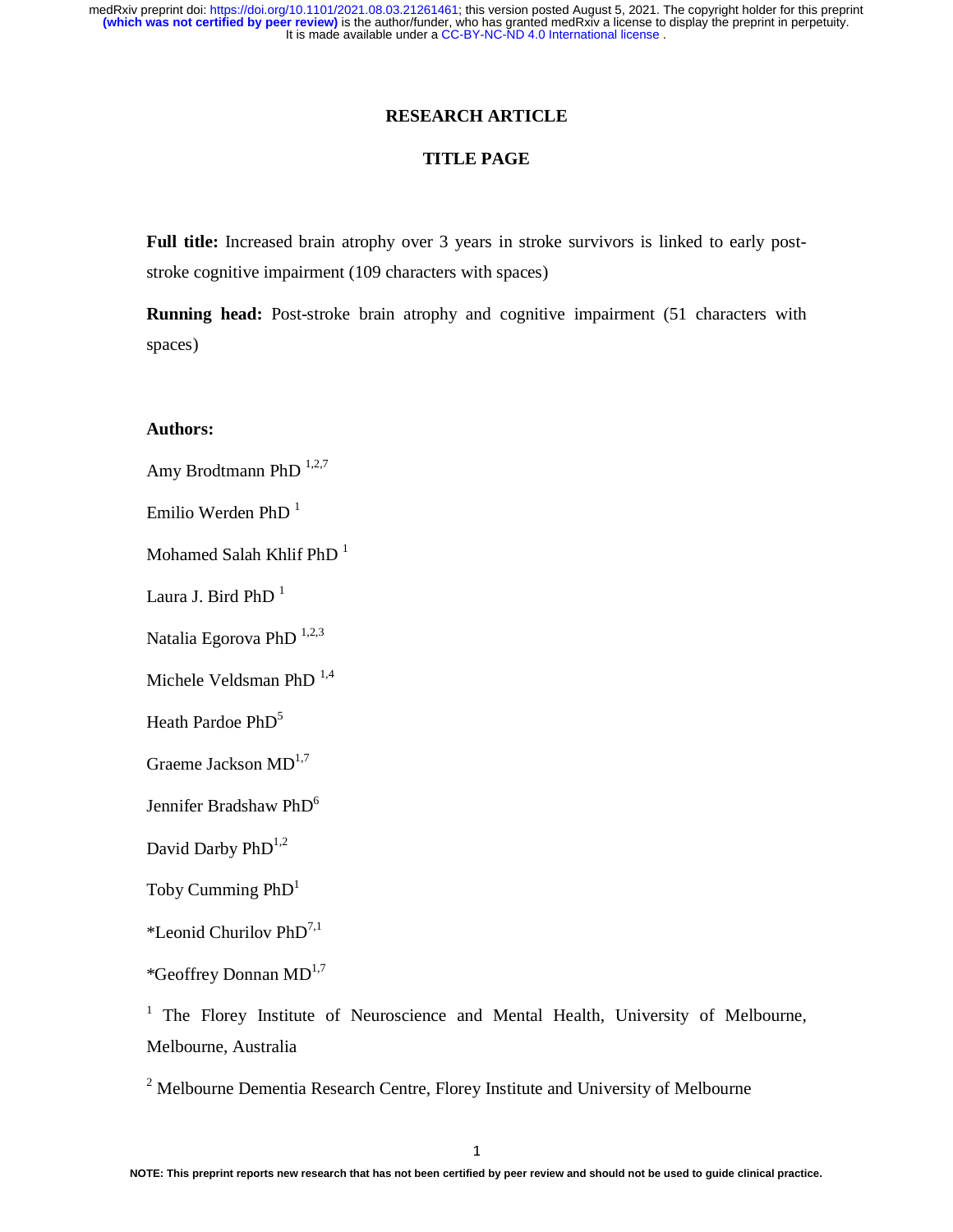<sup>3</sup> Melbourne School of Psychological Sciences, University of Melbourne

<sup>4</sup> Department of Experimental Psychology, University of Oxford, UK

<sup>5</sup> Department of Neurology, NYU Grossman School of Medicine, New York, USA

6 Department of Clinical Neuropsychology, Austin Health, Heidelberg, Australia

 $<sup>7</sup>$  Melbourne Medical School, University of Melbourne</sup>

## **Corresponding author:**

Amy Brodtmann

The Florey Institute of Neuroscience and Mental Health

Melbourne Brain Centre

245 Burgundy Street

Heidelberg 3081

Australia

agbrod@unimelb.edu.au

**Abstract: 339 Word count (main text only): 3680 References: 36 Figures: 2 Tables: 3 Supplemental Material includes 2 figures and 3 tables**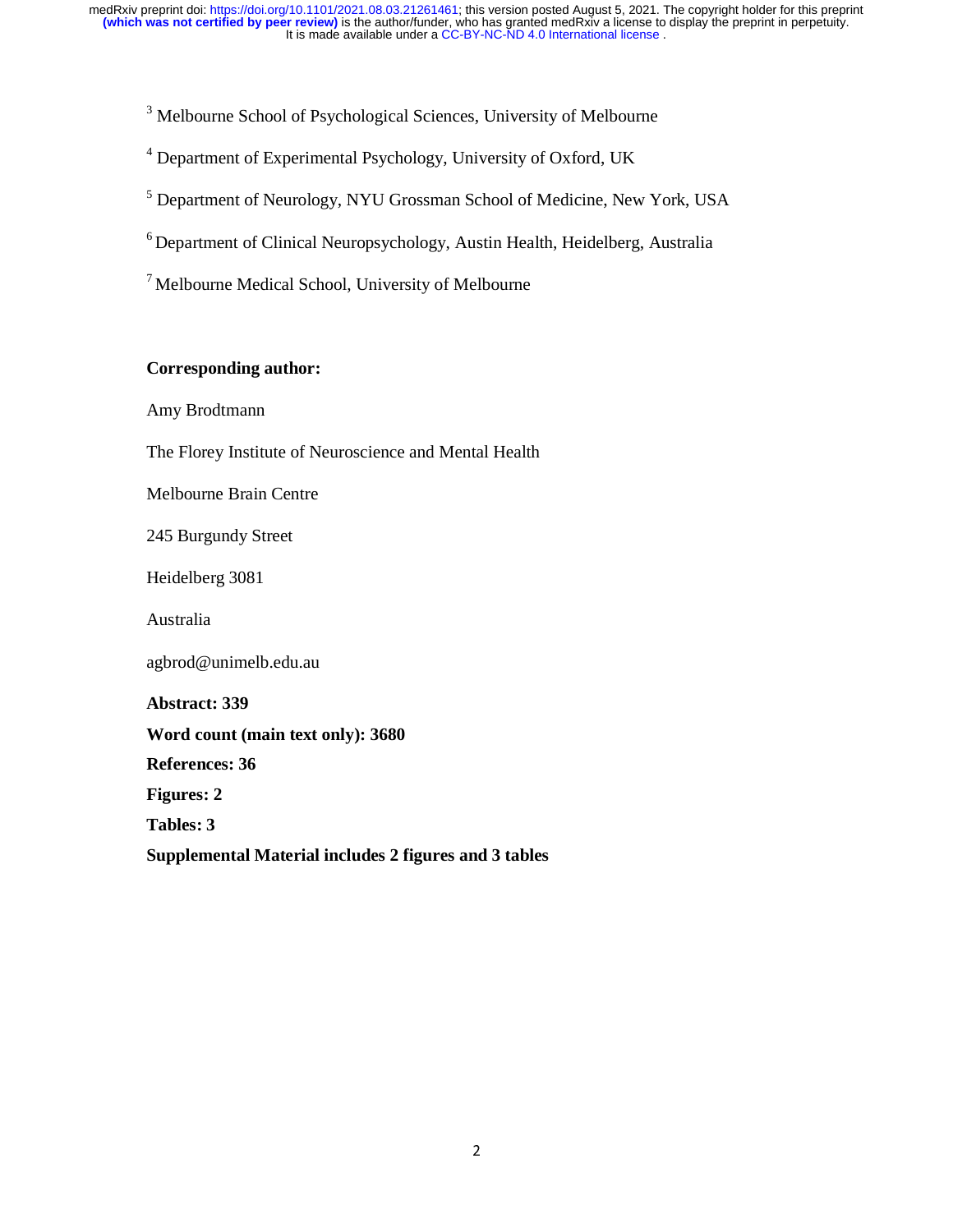## **ABSTRACT**

**Background:** Stroke survivors are at high risk of dementia, associated with increasing age and vascular burden and with pre-existing cognitive impairment, older age. Brain atrophy patterns are recognised as signatures of neurodegenerative conditions, but the natural history of brain atrophy after stroke remains poorly described. We sought to determine whether stroke survivors who were cognitively normal at time of stroke had greater total brain (TBV) and hippocampal volume (HV) loss over 3 years than controls. We examined whether stroke survivors who were cognitively impaired (CI) at 3 months following their stroke had greater brain volume loss than cognitively normal (CN) stroke participants.

**Methods:** Cognition And Neocortical Volume After Stroke (CANVAS) study is a multicentre cohort study of first-ever or recurrent adult ischaemic stroke participants compared to age- and sex-matched community controls. Participants were followed with MRI and cognitive assessments over 3 years and were free of a history of cognitive impairment or decline at inclusion. Our primary outcome measure was TBV change between 3 months and 3 years; secondary outcomes were TBV and HV change comparing CI and CN participants. We investigated associations between group status and brain volume change using a baselinevolume adjusted linear regression model with robust standard error.

**Results:** Ninety-three stroke (26 women, 66.7±12 years) and 39 control participants (15 women,  $68.7\pm7$  years) were available at 3 years. TBV loss in stroke patients was greater than controls: stroke mean  $(M)=20.3cm^3 \pm SD14.8cm^3$ ; controls  $M=14.2cm^3 \pm SD13.2cm^3$ ; (adjusted mean difference 7.88 95%CI [2.84,12.91] p-value=0.002). TBV decline was greater in those stroke participants who were cognitively impaired  $(M=30.7cm^3; SD=14.2cm^3)$  at 3 months  $(M=19.6cm^3; SD=13.8cm^3)$ ; (adjusted mean difference 10.42; 95%CI [3.04,17.80], pvalue=0.006). No statistically significant differences in HV change were observed.

**Conclusions:** Ischaemic stroke survivors exhibit greater neurodegeneration compared to stroke-free controls. Brain atrophy is greater in stroke participants who were cognitively impaired people early after their stroke. Early cognitive impairment may predict greater subsequent atrophy, reflecting the combined impacts of stroke and vascular brain burden. Atrophy rates could serve as a useful biomarker for trials testing interventions to reduce poststroke cognitive impairment.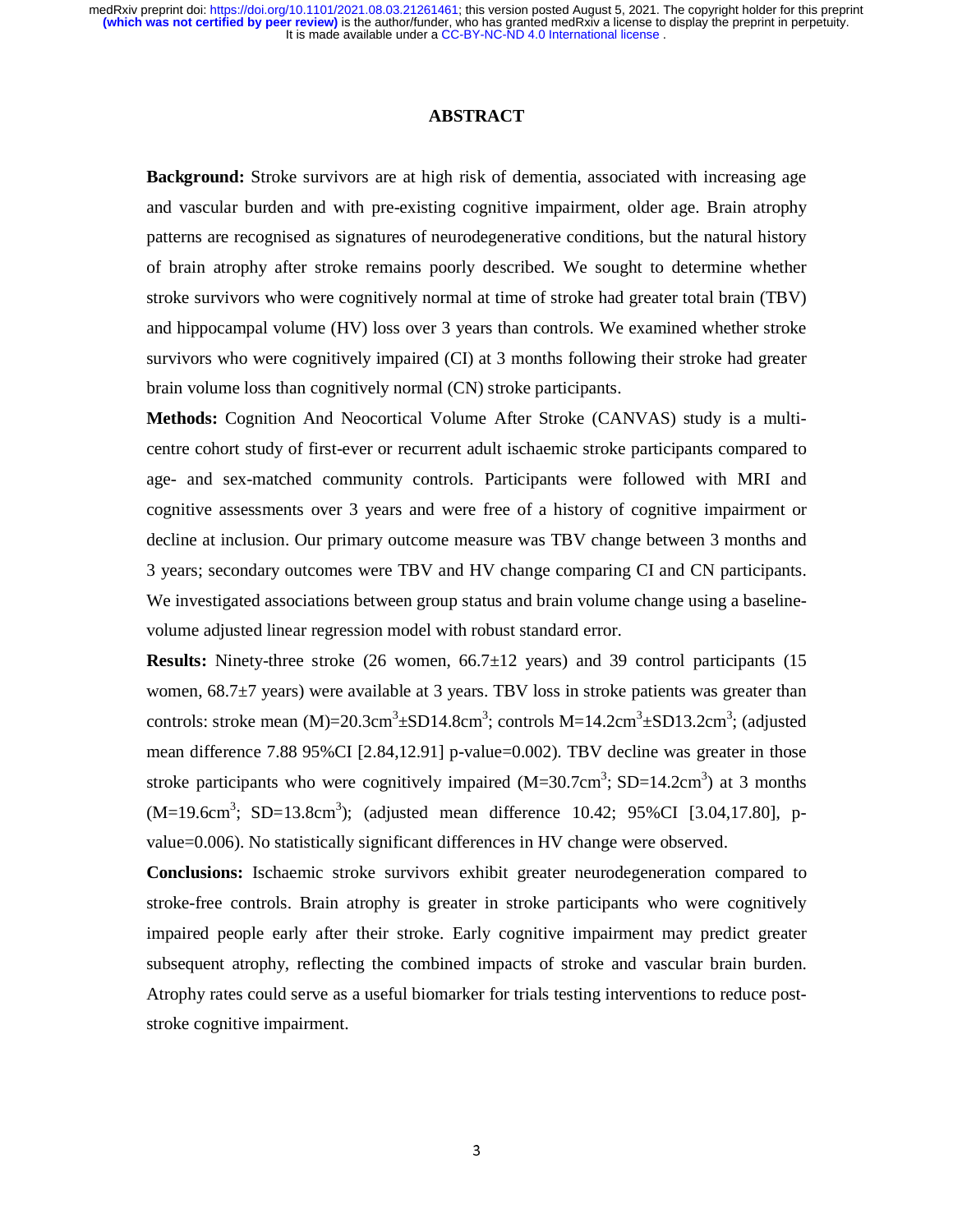## **Non-standard Abbreviations and Acronyms**

CANVAS – Cognition And Neocortical Volume After Stroke

- CCI Charlson Comorbidity Index
- CDR Clinical Dementia Rating
- CI cognitively impaired
- CN cognitively normal
- HV hippocampal volume
- IQCODE –Informant Questionnaire on Cognitive Decline in the Elderly Short Form
- NART National Adult Reading Test
- TBV total brain volume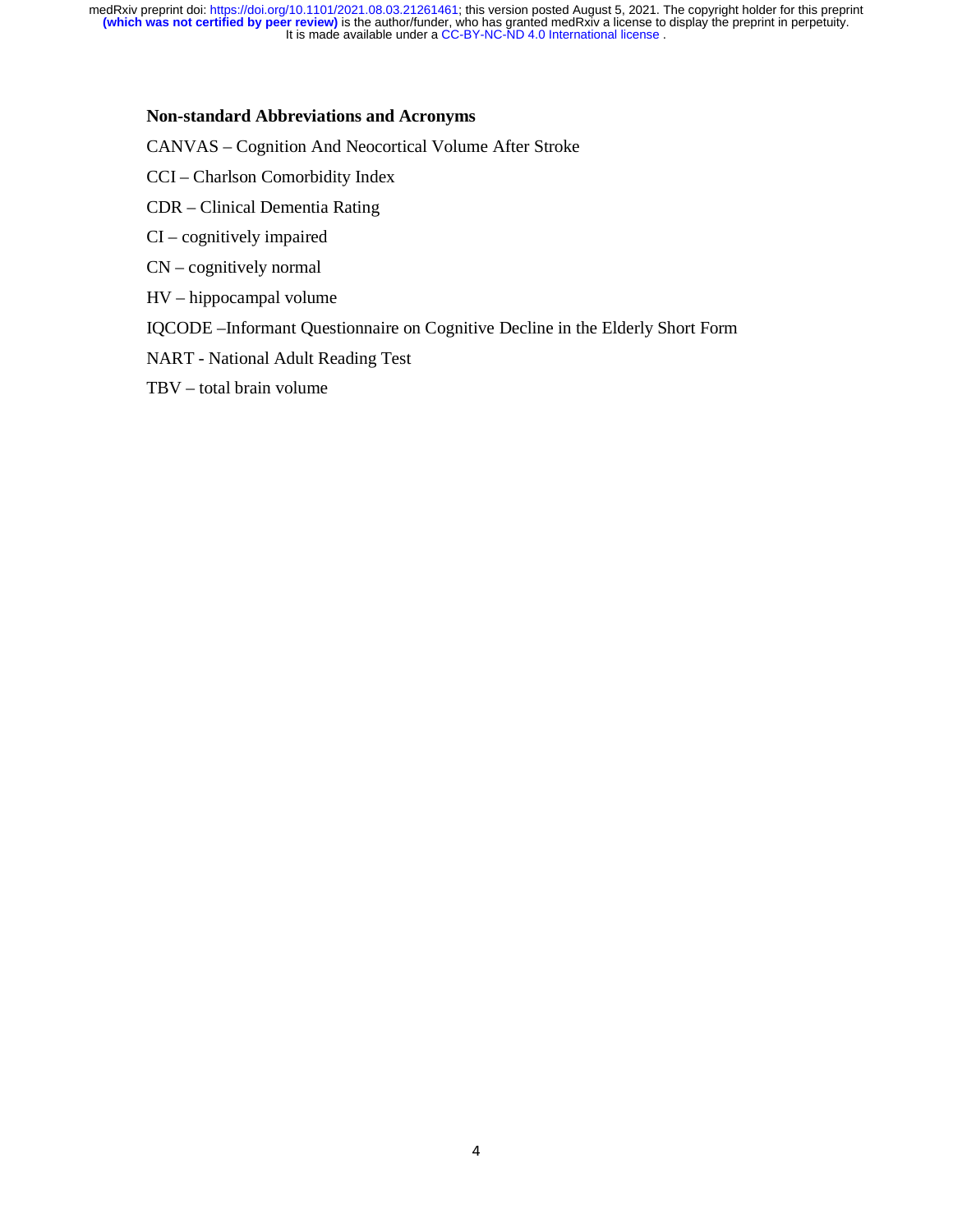## **INTRODUCTION**

Stroke care has been transformed in the last three decades by improved reperfusion treatments and rehabilitation therapies. Despite this, the global burden of stroke remains high, in part due to long-term cognitive impairments and increased risk of dementia<sup>1</sup>. Cumulative vascular risk factors increase dementia risk<sup>2, 3</sup>; conversely, good cardiovascular health reduces this risk<sup>4</sup>. Risk of stroke and of cognitive decline are also conflated: cognitive impairment can anticipate the development of incident stroke<sup>5</sup> and be a manifestation of this risk<sup>6</sup>. One of the strongest risk factors for post-stroke cognitive impairment is a history of pre-stroke cognitive or functional decline<sup>7</sup>.

Brain atrophy precedes and predicts cognitive decline in many neurodegenerative syndromes, but the trajectories of brain volume loss and cognitive impairment in stroke survivors are poorly understood. These have been difficult to disentangle given relatively few post-stroke longitudinal cohort studies with high-quality imaging and cognitive data, often including people with pre-stroke cognitive impairment and dementia. Structural brain changes are already present at the time of stroke, with smaller hippocampal volumes and increased white matter hyperintensity (WMH) volumes<sup>8</sup>. Extensive white matter degeneration is evident at 3 months after stroke<sup>9</sup>, and hippocampal, thalamic and hemispheric atrophy continues over the first post-stroke year<sup>10</sup>. Brain atrophy rates are now being used as biomarkers for clinical trials in neurodegenerative diseases. They may serve as a useful tool to assess treatment response for interventions to reduce post-stroke cognitive impairment. An independent biomarker has several advantages over more traditionally used cognitive assessments, as atrophy rates are not dependent on language, educational attainment, culture, or socioeconomic status: all factors known to determine performance on canonical cognitive tests.

We aimed to determine whether ischaemic stroke was associated with progressive neurodegeneration via a prospective, 3-year cohort study comparing participants with ischaemic stroke to their age- and sex-matched healthy controls. We included participants with no history of cognitive impairment or decline, cross-checked via interview with family members and treating health practitioners. In addition, we aimed to determine whether stroke survivors with cognitive impairment at 3 months exhibited greater brain atrophy over the subsequent 3 years compared to those who were cognitively normal. We hypothesized that stroke survivors would exhibit greater total brain volume loss than controls, and that those who were cognitively impaired at 3 months after stroke would exhibit greater brain volume loss than those who were cognitively normal.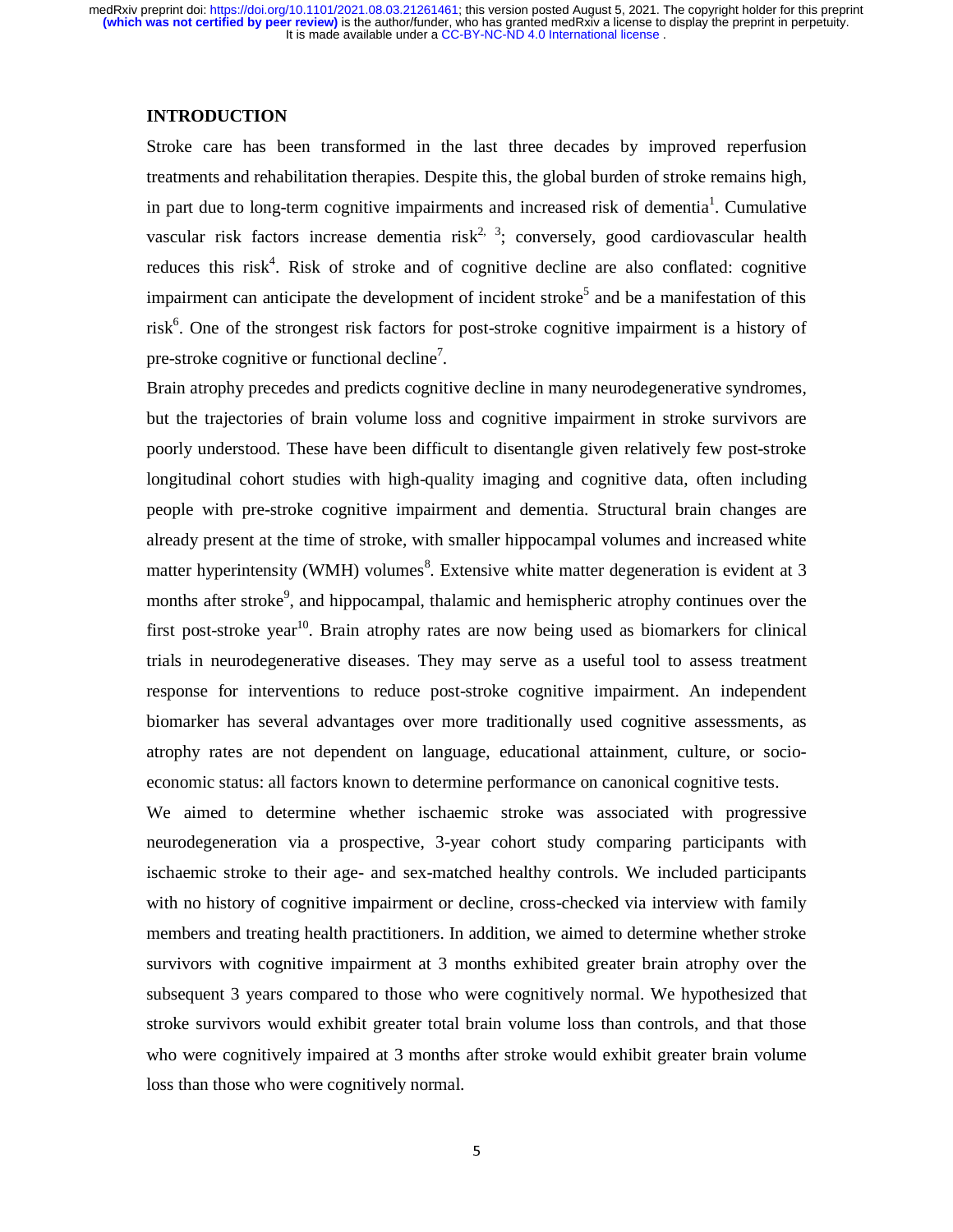#### **METHODS**

We received ethics approval from Human Research Ethics Committees at each of the participating hospitals. All participants provided written consent in person in accordance with the Declaration of Helsinki.

The Cognition And Neocortical Volume Study (CANVAS) study is a multi-center cohort study including patients with ischaemic stroke and healthy controls and tested with serial MRI scanning and cognitive testing over  $3$  years<sup>11</sup>.

Patients were recruited between April 2012 and July 2015 from the Stroke Units at three university teaching hospitals in Melbourne, Australia: Austin Hospital, Box Hill Hospital, and Royal Melbourne Hospital. Control participants were recruited until September 2015 to optimize age- and sex-matching. All testing and brain imaging were done at the Melbourne Brain Centre, Austin Hospital campus.

## **Participants**

Stroke survivors with first-ever clinical or recurrent ischaemic stroke and no history of dementia were recruited within the first 3 months of their stroke. They were approached for recruitment as inpatients or via phone interview once discharged. They were included if they had an ischaemic stroke of any stroke subtype<sup>7</sup>, and excluded if there was pre-existing cognitive impairment (based on participant, primary care practitioner, and informant); could not have MRI (e.g., implanted metal, severe orthopnoea); had primary haemorrhagic stroke, TIA, or no clinically confirmed stroke; or were unlikely to survive 3 years due to severe medical illness.

Healthy age- and sex-matched control participants with no history of cognitive impairment were recruited from a pool of community participants who had previously volunteered in MRI studies and from local community groups. Spouses and age-appropriate family members of stroke participants were also approached to attempt socioeconomic matching. Inclusion and exclusion criteria were the same as for stroke patients, except for the stroke diagnosis.

#### **Measurements**

## **Sociodemographic**

We obtained information via interview: age, years of education, handedness, marital status, stroke and dementia family history, smoking pack years (number of cigarettes per day multiplied by years of smoking), alcohol consumption (low  $\leq 14$ ; high>standard drinks/week); history of depression, hypertension, type 2 diabetes mellitus (T2DM), hypercholesterolemia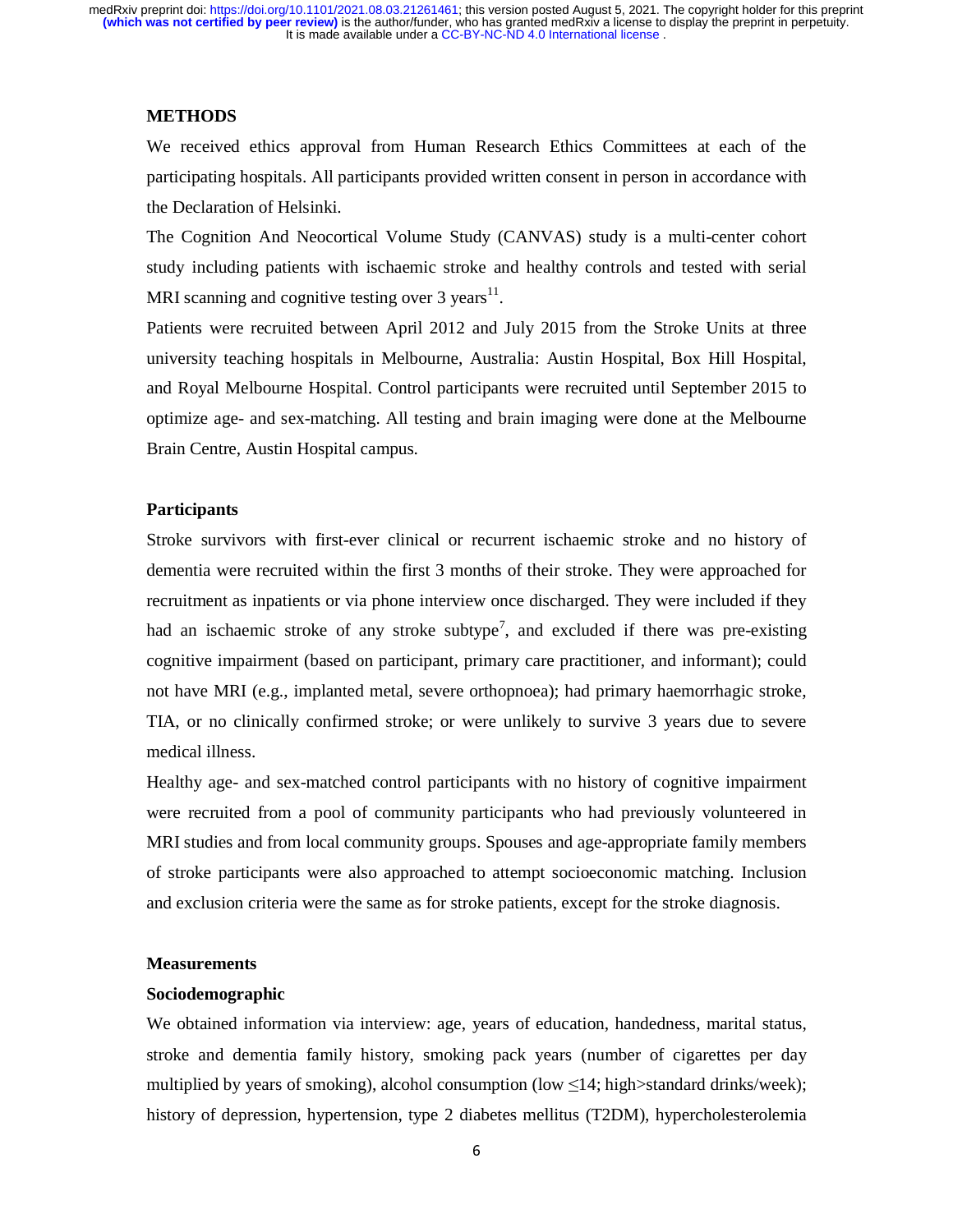and atrial fibrillation (AF) given either via physician diagnosis or medication use. Body mass index (BMI; kg/m<sup>2;</sup> low<25, high ( $\geq$ 25) was calculated using weight and height measurements.

## **Clinical**

We obtained information of stroke side, use of thrombolysis, admission stroke severity (National Institute of Health Stroke Scale (NIHSS)) score, etiology<sup>12</sup> and subtype (Oxfordshire criteria)<sup>13</sup>. We used the modified Rankin Scale<sup>14</sup> (mRS) as an estimate of neurological disability and the Charlson Comorbidity Index  $(CCI)^{15}$ , a validated co-morbidity score, as an estimate of general medical comorbidity, removing the stroke score for people with stroke.

Venous blood was drawn for *APOE* genotype determination on participants who consented to DNA analyses and storage. Individuals were categorised as *APOE* ε*4* carriers or noncarriers.

## **Imaging**

All participants were scanned on the same MRI scanner which did not undergo significant hardware or software upgrades over the study period. Whole brain images were acquired on a single 3T Siemens Tim Trio Scanner with a 12-channel head coil (Siemens, Erlangen, Germany) (please see https://www.ahajournals.org/journal/str for details). All images were visually inspected for quality control before processing using automated pipelines and excluded if degraded by motion or other artefacts. Cortical reconstruction and volumetric segmentation on MPRAGE images were performed using the longitudinal stream (http://surfer.nmr.mgh.harvard.edu/fswiki/LongitudinalProcessing) in FreeSurfer V6.0<sup>16</sup>. Hippocampal results were based on averages of left and right hippocampal volumes.

Stroke lesions were traced by our imaging analyst (MSK) and cross-checked by a stroke neurologist (AB). Stroke lesion sites were also cross-checked with acute inpatient imaging, particularly their DWI lesion site on acute MRI where available. We did not adjust for stroke lesion volume as its association with post-stroke brain atrophy rates and cognition is not known<sup>7</sup>, and because it was fully correlated with stroke status (zero volume in controls); therefore, a feature not an artefact. We understand that there are vigorous arguments both for and against lesion volume adjustment. WMH probability maps were obtained from FLAIR images using the lesion prediction algorithm<sup>17</sup> from the lesion segmentation toolbox included in SPM12.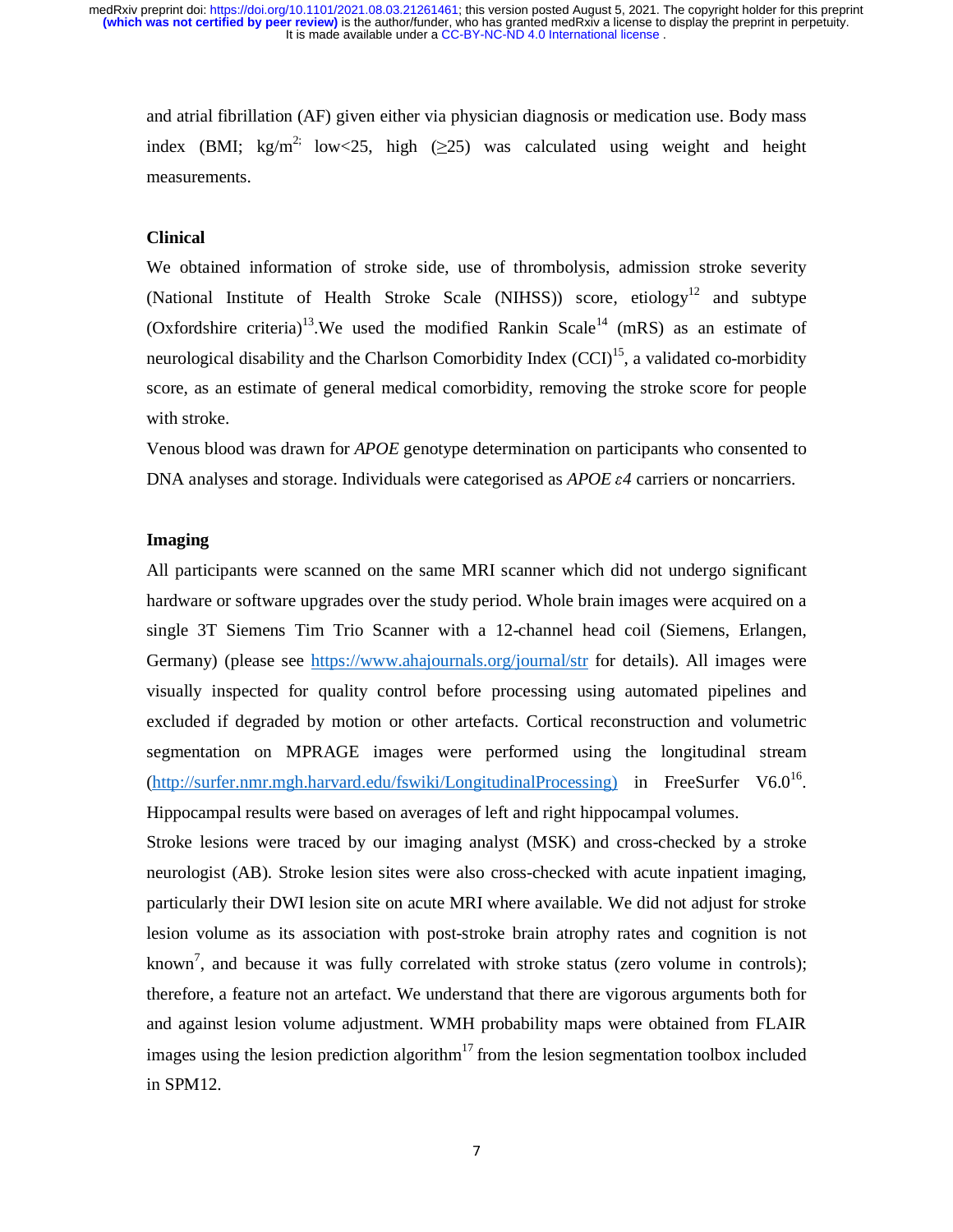## **Cognitive**

We used the National Adult Reading Test  $(NART^{18})$  to estimate pre-morbid IQ and the Informant Questionnaire on Cognitive Decline in the Elderly (IQCODE-Short Form<sup>19</sup>) to estimate pre-morbid general cognitive functioning and to probe for the presence of preceding undiagnosed cognitive decline. Symptoms of anxiety and depression were examined at each session using the Generalized Anxiety Disorder-7  $(GAD-7<sup>20</sup>)$  scale and Patient Health Questionnaire-9 (PHQ-9<sup>21</sup>) together with a clinical interview.

Neuropsychological testing was done in a single session allowing time for breaks. The cognitive testing protocol has been previously described<sup>11</sup>, and included: Hopkins Verbal Learning Test-Revised (HVLT- $R^{22}$ ); Detection, Identification and One-Back computerised tests from the CogState Battery<sup>23</sup>; Rey-Osterrieth Complex Figure; Star Cancellation Task; Verbal Fluency Task (FAS and Animals); Trail-Making Test A and B; Digit Span and Digit-Symbol Tasks from the Weschler Adult Intelligence Scale-Third Edition (WAIS-III<sup>24</sup>); Token Test 16-item version; Boston Naming Test<sup>25</sup>; and Clock Drawing Test. Age-appropriate normative values (mean, standard deviation) were used where available to create z-scores for each cognitive task. A composite z-score was created for each cognitive domain by averaging z-scores across tasks: attention (focused attention, working memory, processing speed), executive function, memory, language, and visuospatial function.

A weighted Global Clinical Dementia Rating (CDR) Score<sup>26</sup> was performed at the 3-vear post-stroke assessment to examine for functional decline.

#### **Cognitive Outcome Evaluation Committee**

Participants were assigned their status of *normal cognition (CN), cognitively impaired (CI),*  or *dementia,* in these panel meetings. We also allowed the assignment of *unclassifiable* if the participant was unable to complete sufficient cognitive testing and/or no history was obtained from an informant.

A participant was assigned *cognitively normal* (CN) if z-scores in all cognitive domains were within accepted age- and years of education-adjusted norms and there was no evidence of functional decline due to cognitive impairment (i.e., activities of daily living (ADLs) were unaffected).

A participant was judged to be *CI* if (1) the z-score for at least one cognitive domain was lower than -1.5, and (2) there was no evidence of functional decline due to cognitive impairment (ADLs were unaffected).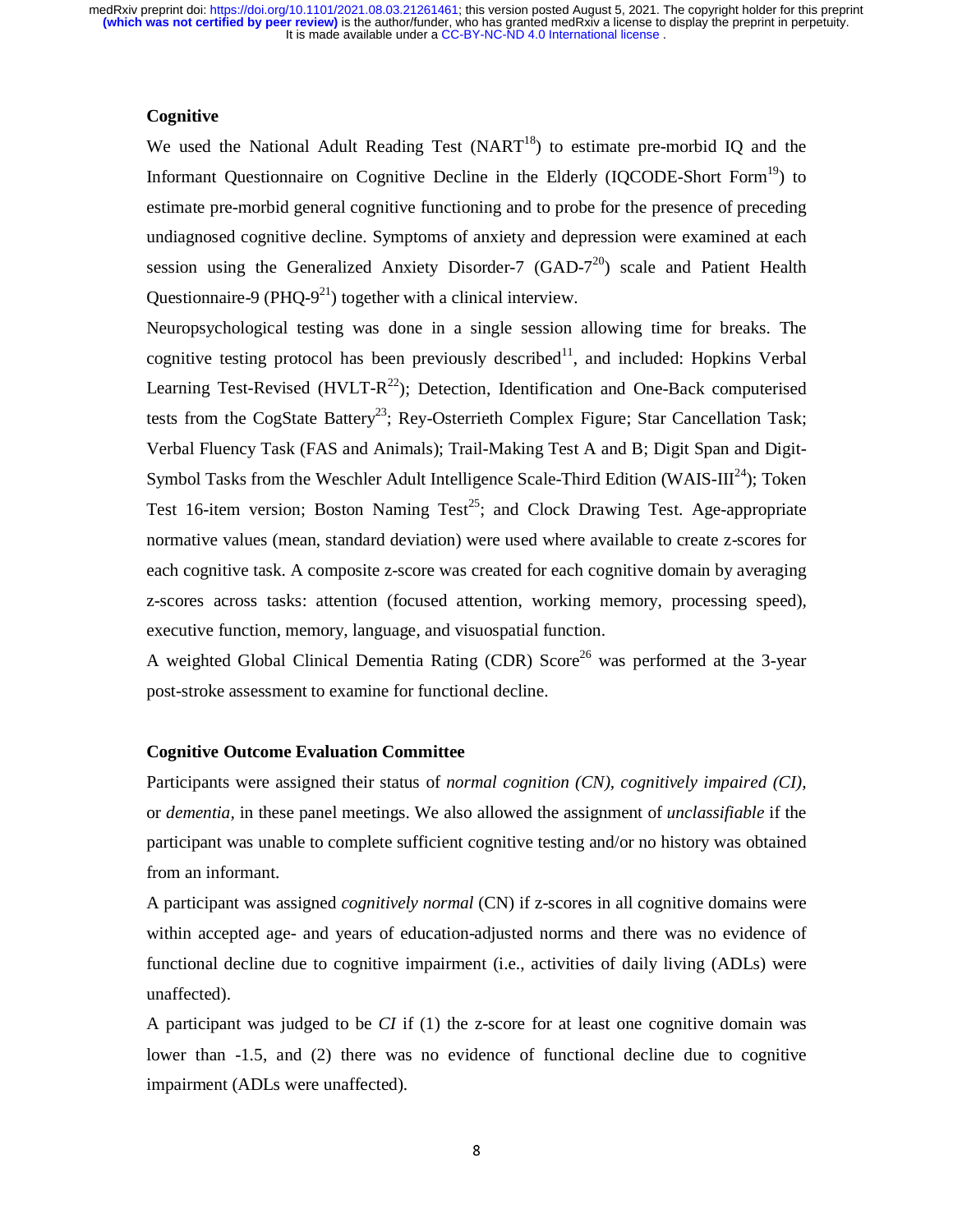A participant was judged to have *dementia* if (1) z-scores for two or more cognitive domains were lower than -1.5 and (2) there was evidence of functional decline (i.e., significant impact on activities of daily living between time-points due to cognitive impairment, as demonstrated by (a) discussions with next-of-kin and the Short-Form IQCODE, and/or (b) CDR score of 1 or greater.

## **Outcome measures**

#### **Primary outcome**

Our primary outcome measure was total brain volume (TBV) change between the 3-month and 3-year time-points compared between stroke patients and controls. TBV and CCI were chosen *a priori* as the adjustment covariates, as male sex is associated with larger heads<sup>27</sup>, and both medical co-morbidities<sup>2</sup> and age<sup>27</sup> are associated with brain atrophy.

## **Secondary outcomes**

Secondary outcome 1 was TBV change between 3-months and 3-years comparing CN and CI stroke participants. We adjusted for TBV at 3-months, CCI scores, and years of education; the latter as it is correlated with cognitive performance and post-stroke dementia risk<sup>7</sup>.

Secondary outcome 2 was hippocampal volume (HV) change between 3-months and 3-years in stroke patients and controls with adjustments identical to primary outcome.

Secondary outcome 3 was the comparison of HV change between 3-months and 3-years comparing CN and CI stroke participants with adjustments identical to secondary outcome 1.

#### **Sample size calculation**

We calculated our sample size to include sufficient participants for both the primary outcome and secondary outcome 1. We based our brain volume loss estimates on pilot<sup>28</sup> and published  $data^{27, 29}$ . We estimated 35 participants per group yielding power of 0.8 assuming two-sided alpha of 0.05. For the CI versus CN comparison, we estimated an expected prevalence of cognitive impairment of 30% at 3 months<sup>7</sup>. We used an ANCOVA method to estimate sample size for two samples with repeated measures (CN versus CI stroke in a ratio of 2:1), including a correlation score between baseline and follow-up. Using an alpha level of 0.05 (two-sided), power=0.8, and correlation=0.1, we estimated that 108 participants would be required (36 CI and 72 CN), with predicted 20% attrition due to death or non-participation, giving a total 135 stroke and 40 control participants.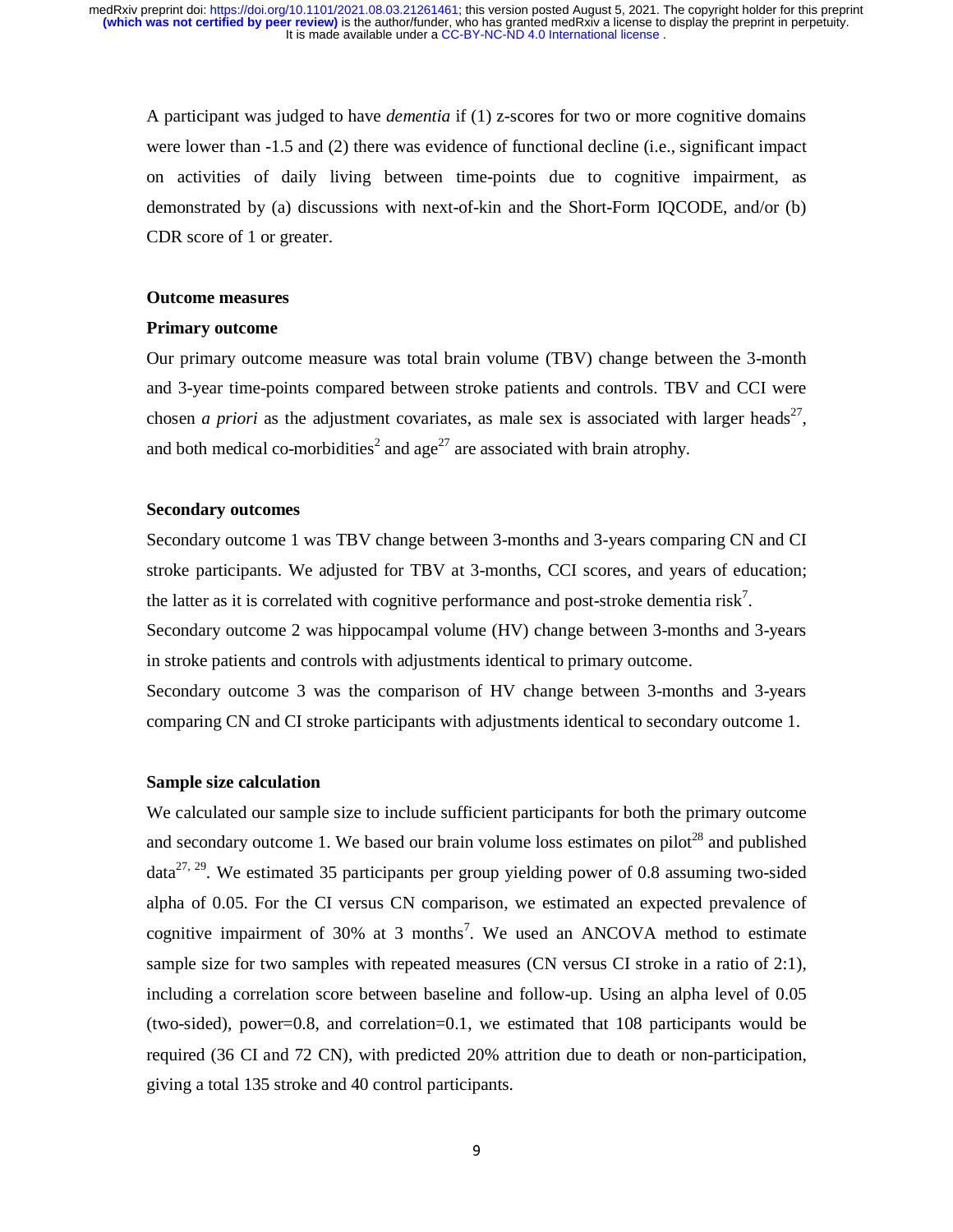#### **Statistical Analysis**

Our statistical analysis plan was formulated prior to study database lock. All missing data were assumed to be missing-at-random following deliberations by the Cognitive Outcome Evaluation Committee prior to statistical analysis. After cognitive group allocation and analyses, we compared demographic and stroke characteristics in stroke patients who completed the 3-month and 3-year review sessions with those who withdrew from the study or were unable to attend study visits (Supplemental Tables II-III).

Patient characteristics were summarised as either means and SD, or medians and interquartile ranges (IQRs), for continuous variables; and counts (proportions) for categorical variables. They were compared between groups using t-test, Mann-Whitney test, or chi-square/Fisher Exact test depending on the distribution. We conducted our primary complete case analysis on the sub-sample of participants with data available at 3 months and 3 years.

We used a linear regression model with robust standard error estimation to investigate the primary outcome for the complete case analysis: TBV change between 3-months and 3-years as the dependent variable, group (stroke versus control) as independent variable, and TBV and CCI at 3 months as covariates. The same approach was used for Secondary Outcome 1 using CN versus CI group, and the inclusion of years of education as covariate.

We applied the same models for Secondary Outcomes 2 and 3 but used HV change as our dependent variable.

We conducted further sensitivity analysis on the sub-sample of participants who had 3-month data irrespective of 3-year data availability under the assumption of missing-at-random. This sensitivity analysis was conducted using linear mixed-effects modelling with specific outcomes of interest as output variables; individual group, time-points, and multiplicative group-by-time interaction term as independent variables; adjustment covariates as specified above; and individual participants as random effects.

Analyses were done in Stata version 15.0 (StataCorp, College Station, TX, USA). Two-sided p-values less than 0.05 were regarded as indicative of statistical significance. No correction for multiplicity of comparisons to limit family-wise Type I error rate was undertaken.

#### **RESULTS**

#### **Participants**

Over the study period, 3037 stroke patients were admitted to the participating stroke units and screened for potential study recruitment; 2659 did not meet study criteria (i.e., haemorrhagic stroke, prior history of dementia, severe stroke making 3-year survival unlikely, etc.). Of the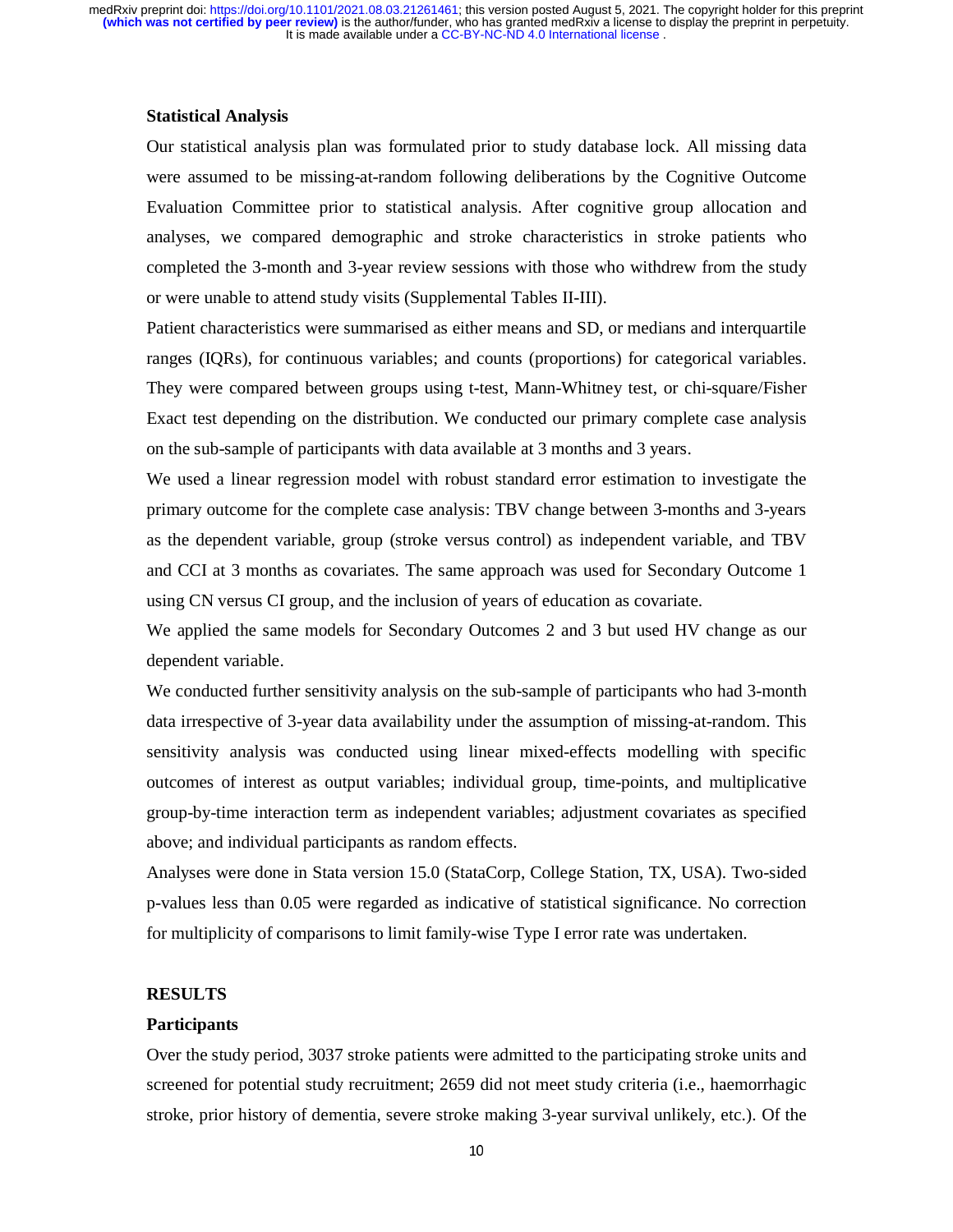378 potential participants, 203 declined study participation, 40 were not included for other reasons (e.g., rural or regional participant unable to travel to the scanner). We recruited 135 stroke participants (Supplemental Figure I).

Nine were not available at the 3-month study visit (two returned at 3 years). One-hundred and twenty-six stroke patients attended their testing session at 3 months: four had incomplete or non-evaluable MRI scans; one had incomplete cognitive testing. A total of 122 were available for primary outcome analyses and a total of 121 participants had complete data sets at 3 months (Table 1).

At 3 years, 15 stroke participants had died, and 14 had moved interstate, were uncontactable, or withdrew for other reasons (n=29; Supplemental Tables I and III); 102 stroke participants returned for their study visit but nine had non-evaluable scans, meaning a total of 93 were included for the primary outcome analysis at 3 years; 92 were included for secondary outcomes 1 and 3 as one stroke participant had an incomplete cognitive assessment at 3 months (Table 2; Supplemental Tables II-III). Our attrition rate was 19% for stroke participants (102/126), in line with the 20% predicted for our analyses.

We examined for attendance and evaluable scan bias following database lock. Incomplete data sets were associated with obesity at both time-points, and with older age and history of hypertension at 3 years (Supplemental Tables II-III), but not with admission stroke severity.

One-hundred and forty-six control participants were screened for study participation: 18 did not meet inclusion criteria, 22 declined participation and 66 did not respond to our invitation to participate. Forty control participants were included in the 3-month assessment and 39 were available for the 3-year assessment as one participant withdrew. Two participants had silent lesions noted on their research MRI scans, but no stroke diagnosis after clinical review, remaining in the study.

All control participants were cognitively normal at 3 months and 3 years. At 3 months, there were 80 CN and 41 CI stroke participants (Table 2). At 3 years, there were 73 CN, 16 CI and 4 dementia stroke participants, which included 67 CN and 25 CI assigned at the 3-month visit. Significantly more ( $p=0.016$ ) 3-month CI participants died or did not attend their 3-year visit (34%) than CN (14%).

## **Sociodemographic**

No differences in age and sex were observed between groups at 3 months and 3 years.

#### **Clinical**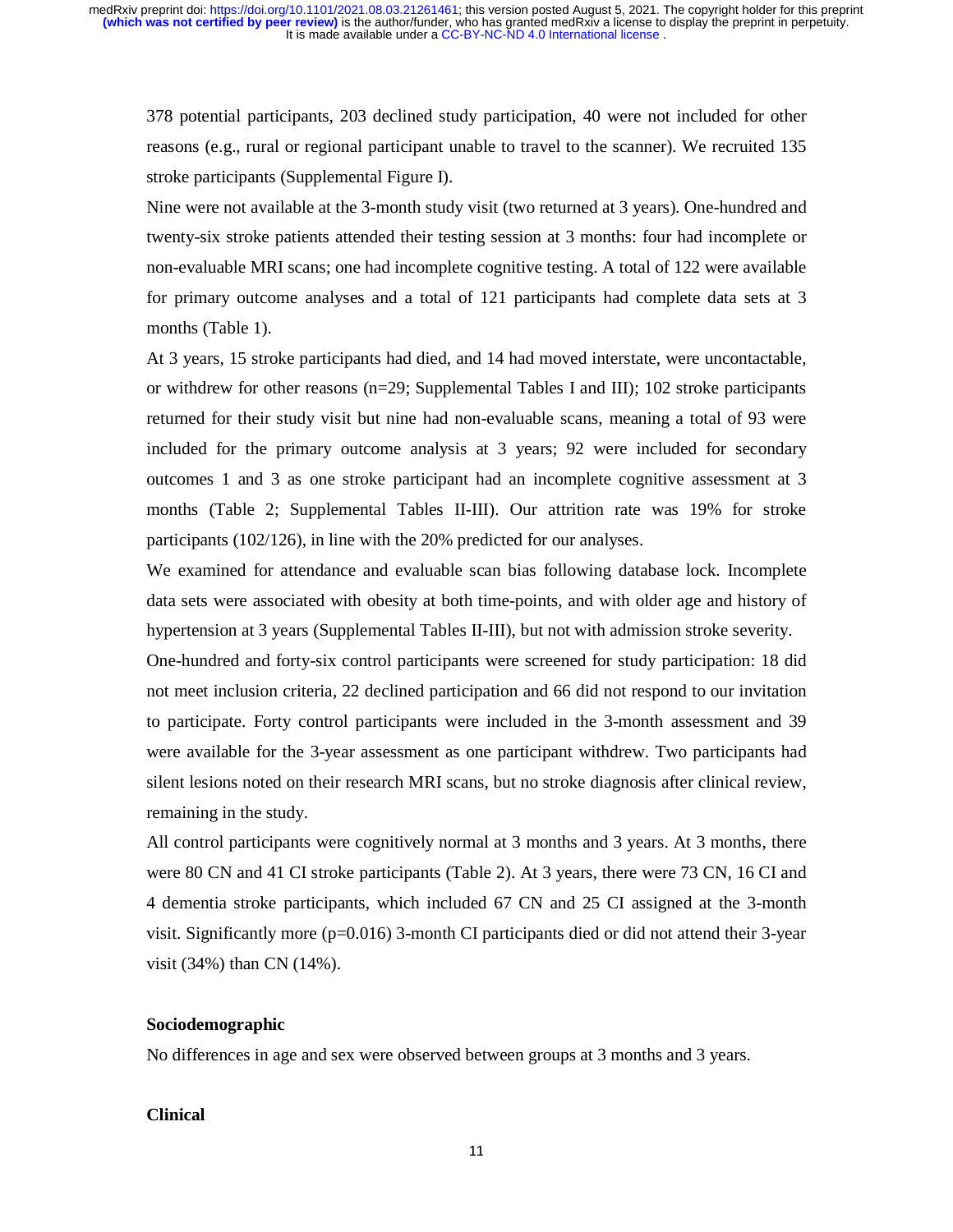Strokes were in all vascular territories (Supplemental Figure II). No differences in stroke characteristics were observed between stroke participants available at 3 months and 3 years (Supplemental Tables I-III).

At 3 months, stroke participants had higher CCI scores than controls and were more likely to have a history of T2DM, hypertension, smoking and atrial fibrillation (Table 1). At 3 years, stroke participants had more atrial fibrillation than controls.

Cognitive impairment at 3 months was associated with greater age  $(71.8\pm8.9$  years CI vs  $64.6\pm12.4$  CN), higher CCI (4 CI vs 3 CN) and hypertension (80% CI vs 46% CN; Table 2).

## **Cognitive**

Control participants had significantly greater years of education and higher NART-FSIQ scores compared to stroke participants (Table 1). No associations were observed between years of education and NART-FSIQ and cognitive impairment in stroke participants (Table 2).

## **Imaging and stroke characteristics**

Stroke participants had smaller HV than controls at 3 months  $(3862 \pm 490 \text{mm}^3 \text{ vs } 4032 \pm 343 \text{ m}^3 \text{)}$ mm<sup>3</sup>, Table 1) and higher WMH volumes than controls at both time-points (e.g., 3-month median stroke=866 mm<sup>3</sup>, controls=684 mm<sup>3</sup>, p=0.0001; Table 1; Supplemental Tables). Cognitively impaired stroke participants had smaller TBV  $(CN=1119\pm108 \text{cm}^3)$ , CI=1026 $\pm$ 110cm<sup>3</sup>) and HV (CN=4047 $\pm$ 394 mm<sup>3</sup>, CI=3589 $\pm$ 360mm<sup>3</sup>) and larger stroke lesion volumes (CN=1181mm<sup>3</sup>, CI=5899mm<sup>3</sup>) but not WMH volume (median CN=1572 mm<sup>3</sup>,  $CI = 2069$  mm<sup>3</sup>). Cognitive impairment was not associated with admission NIHSS, prior stroke, or side of stroke (Table 2). We observed more large-artery embolic and less lacunar strokes in the CI group.

#### **Primary outcome: change in TBV**

Figure 1 and Table 3 demonstrate that both groups lost TBV between 3-months and 3-years, but TBV loss in stroke participants (n=93, 26 women,  $66.7 \pm 12$  years) was significantly greater than controls (n=39, 15 women,  $68.7 \pm 6.7$  years): stroke mean  $20.31 \text{cm}^3 \pm \text{SD14.8cm}^3$ ; controls mean  $14.22 \text{ cm}^3 \pm \text{SD13.21 cm}^3$ ; adjusted mean difference 7.88 95% CI [2.84, 12.91] p-value 0.002. This was confirmed on sensitivity analysis (n=122 stroke, n=40 controls, pvalue for group-by-time interaction 0.002).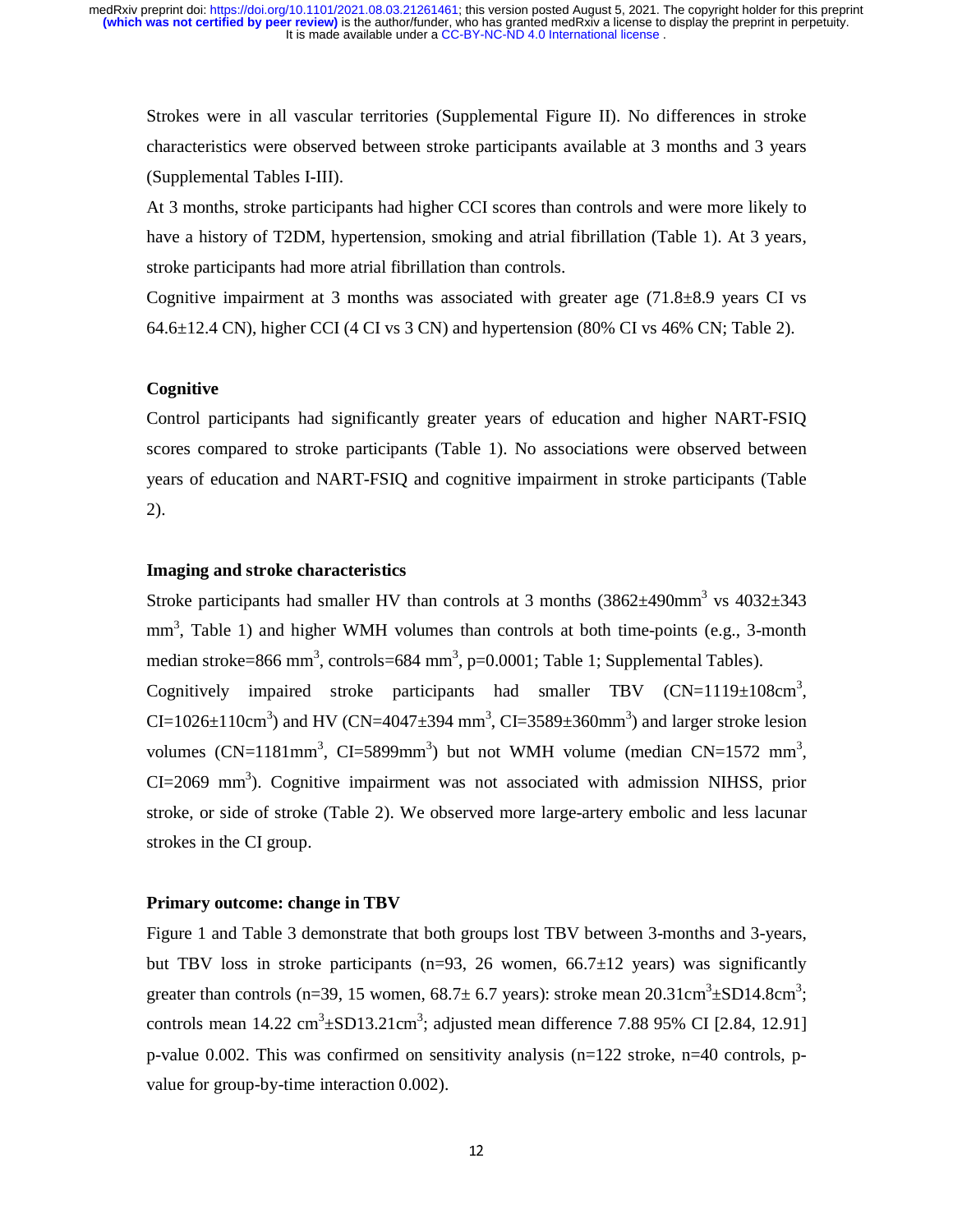## **Secondary outcome 1**

Figure 2 shows that TBV decline was greater in the CI group (mean= $30.67 \pm SD14.18 \text{ cm}^3$ ) relative to the CN group (mean=19.63 cm<sup>3</sup> $\pm$ 13.84 cm<sup>3</sup>); adjusted mean difference 10.42; 95% CI [3.04, 17.80], p-value=0.006; Figure 2), confirmed on sensitivity analysis (CN n=80, CI n=41, p-value for group-by-time interaction 0.001).

#### **Secondary outcomes 2 and 3**

HV change was comparable in both stroke and control participants (stroke n=93, controls n=39, complete case analysis adjusted mean difference 0.02, 95% CI [-0.02, 0.05], p=0.32; sensitivity analysis: n=40 controls, n=122 strokes, p-value for group-by-time interaction 0.26). No significant difference in HV change was observed between CN and CI stroke participants (complete case analysis adjusted mean difference 0.01 [-0.04, 0.06], p-value  $=0.61$ ; sensitivity analysis: CN n=80 CI, n=41, p-value for group-by-time interaction 0.41).

## **DISCUSSION**

We report the primary and secondary outcomes from CANVAS, a prospective cohort study of ischaemic stroke patients compared to age- and sex-matched controls where all participants were cognitively normal at recruitment and all ischaemic stroke subtypes were included. We found that TBV loss in stroke participants over 3 years was significantly greater than controls. Further, TBV loss over 3 years was greater in stroke patients who were cognitively impaired at 3 months compared to those without cognitive impairment. We did not find these associations for hippocampal volume loss, although cognitively impaired participants had smaller hippocampi than those who were cognitively normal.

No participants had a history of cognitive decline prior to study entry. One-third of our stroke participants were cognitively impaired 3 months after stroke, and 26% were impaired at 3 years, but more participants who were cognitively impaired at 3 months died or did not attend the 3-year visit. In addition, we found an association with higher BMI and incomplete data sets. Cognitively impaired stroke participants at 3 months had smaller brain volumes, larger stroke lesion volumes, more vascular risk factors, and higher CCI scores, but not WMH volume, than those who were cognitively normal.

Hippocampal atrophy is strongly associated with vascular risk factors. We have previously reported smaller hippocampi in stroke than control participants at baseline<sup>8</sup>, and shown that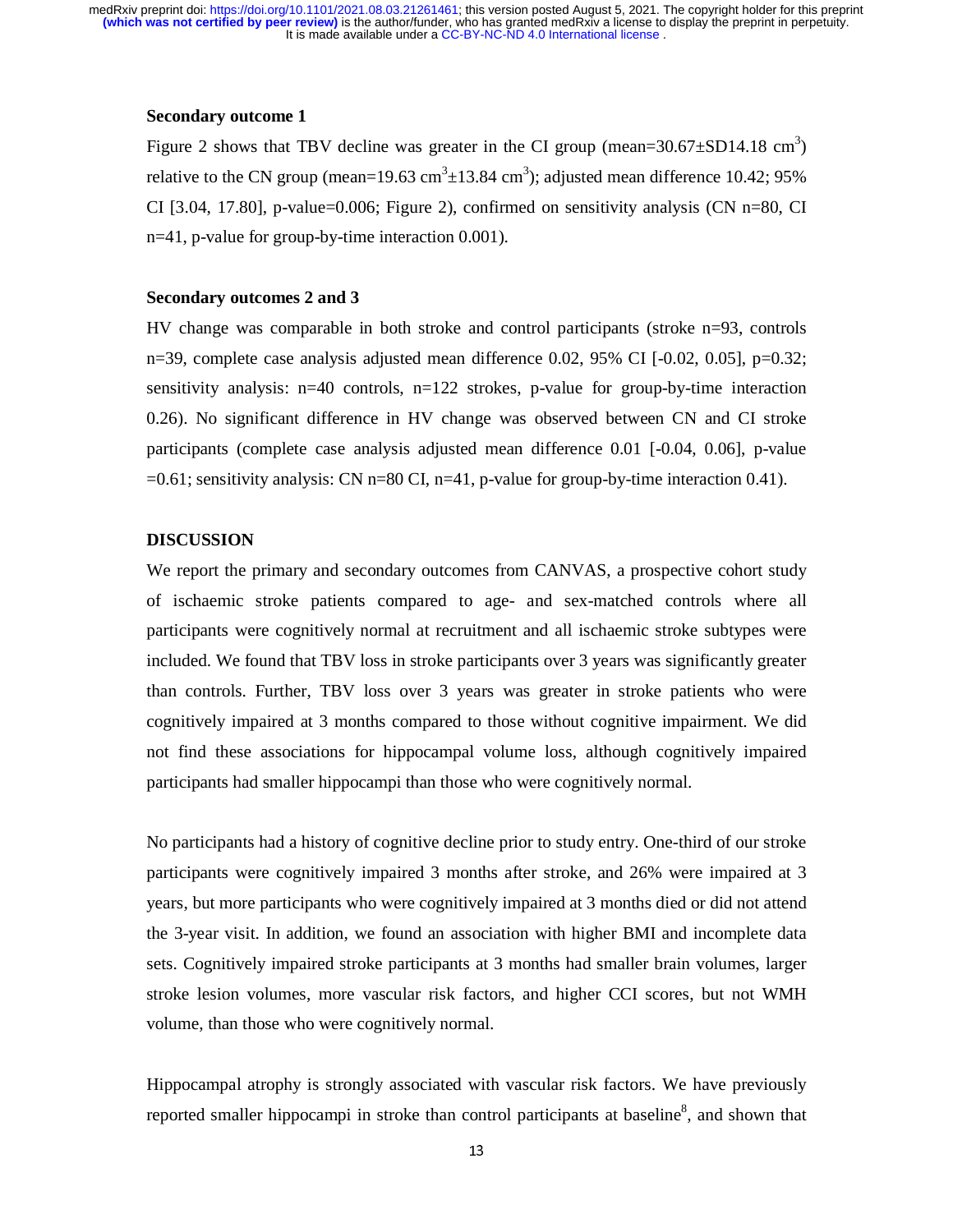atrophy rates are greater in 3 months after stroke<sup>10</sup> than the ensuing 9 months. However, we did not find that stroke hippocampal atrophy rates were greater over 3 years than controls, nor did we find an association with cognitive impairment. This could be because most of the hippocampal atrophy had already occurred – a potential floor effect. Many authors have proposed that incipient Alzheimer's pathology is contributing to the hippocampal atrophy, and that pre-existing protein deposition leads to the observed atrophy. However, this has not been borne out on PET amyloid imaging studies of stroke<sup>30, 31</sup>, nor did we find an association between hippocampal volume and amyloid status in a small PET amyloid sub-study at 3 years<sup>32</sup>. Vascular risk factors are increasingly considered as primary drivers of hippocampal degeneration  $9, 10$ .

Also, the lack of association between hippocampal atrophy and post-stroke cognitive impairment may not be surprising when viewed in the clinical context of vascular cognitive deficits. We did not use paired associate measures as our verbal memory test, which are more sensitive to hippocampal dysfunction. Vascular cognitive impairment is not characterised by the primary amnestic deficits seen in clinical Alzheimer's dementia. Rather, it is characterised by slowed speed of processing, memory retrieval problems, behavioral, attention and executive dysfunction, which are dependent on normal thalamic and frontal white matter tract and cortical function. Thalamic dysfunction has been implicated in the clinical impairments seen after stroke, with ipsi- and contralesional thalamic atrophy over the first year reported<sup>10</sup>. In addition, we have previously reported that hippocampal subfield atrophy correlated better with verbal memory impairment in this cohort, suggesting that whole hippocampal atrophy may not be the metric of choice in post-stroke cognitive impairment $33$ .

The observed reduction in TBV in stroke survivors and its strong association with cognitive impairment at 3 months are novel. Imaging measures of global brain volume necessarily capture both grey and white matter atrophy. The latter is often underestimated in histopathological studies, as white matter atrophy is hard to estimate histologically. Advances in neuroimaging have allowed us to chart white matter loss after stroke<sup>9</sup>. The frontal lobes are especially vulnerable to vascular brain burden $34$ , and attention and executive function are dependent on the integrity of these frontal networks. We have demonstrated degeneration of the frontal distributed brain networks subserving attention and executive function one year after stroke  $34$ ,  $35$ . The deficits associated with vascular cognitive impairments could be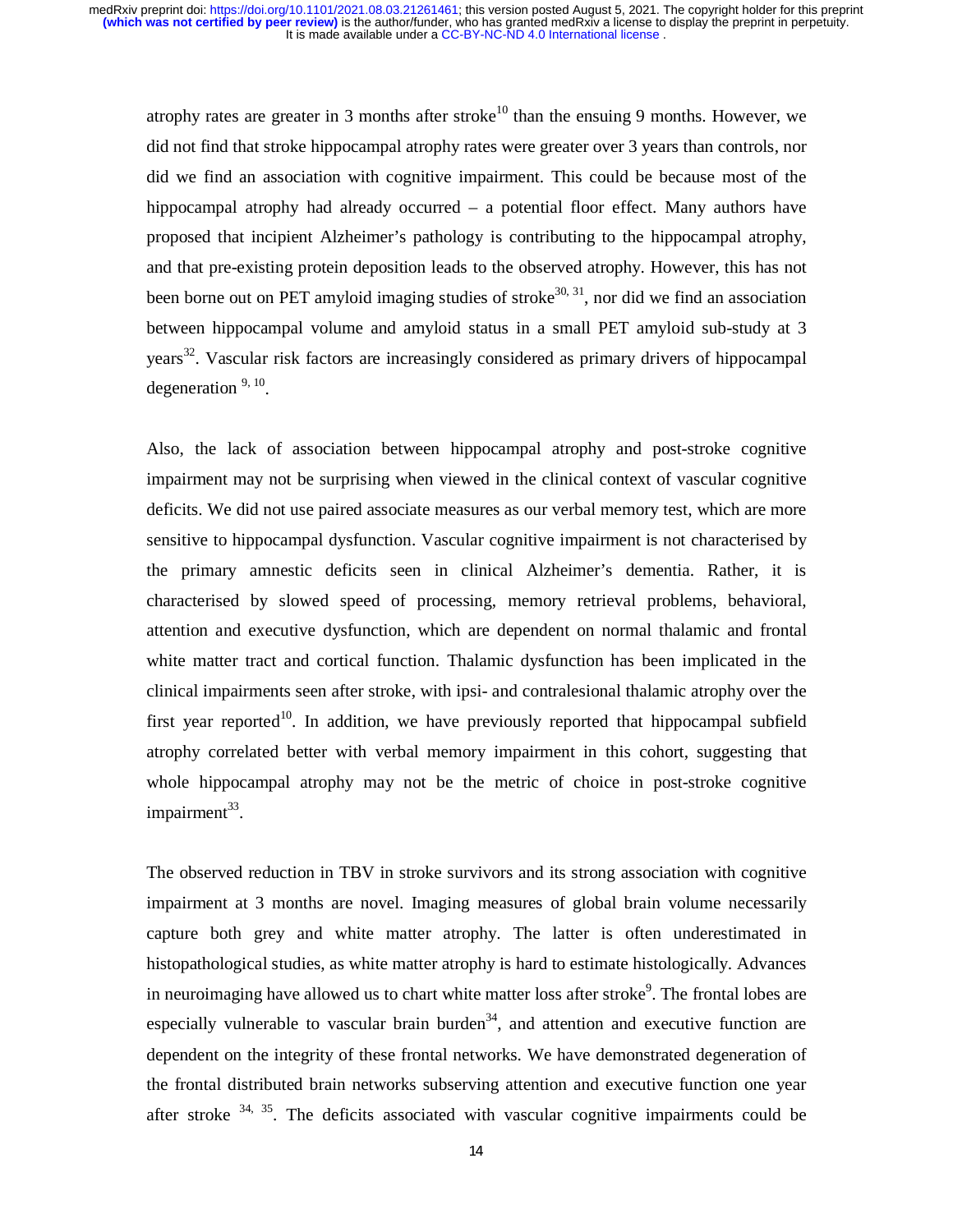posited as disconnection syndromes, arising both from the stroke lesions and from concomitant white matter disease.

It is likely that there are multiple mechanisms underlying this white matter degeneration in stroke populations, but we know that brain infarction triggers extensive, pervasive neuroinflammation<sup>36</sup>. Microglial activation occurs within brain networks involving the infarct, including the thalami bilaterally<sup>36</sup>. These sustained inflammatory responses may contribute to the Wallerian degeneration in tracts connected to the stroke. This ongoing grey and white matter degeneration<sup>9, 10</sup>, captured in our study by the increased TBV loss seen in the stroke group, may manifest clinically as cognitive decline.

Study strengths include the strongly positive primary hypothesis, and our prospective, observational control-cohort design with identical study visits, imaging protocols and cognitive tasks for all participants. Our high-quality imaging, multi-domain approach to cognition, expected attrition rate and documented missing data are also strengths. Study weaknesses include the small numbers compared to large community-based studies, incomplete data sets associated with older age, relatively mild, mainly male, stroke participants, and our healthier, more educated control participants – a common problem with volunteer bias, especially imaging studies<sup>37</sup>. It can be very difficult to match vascular risk factors in stroke-free controls, as these same risk factors obviously increase their chances of incidental or concomitant stroke. Unlike some other, larger studies, our primary objective was not to examine determinants of post-stroke dementia, and therefore we were not powered to look at predictors of cognitive decline and dementia at 3 years, but plan to pool these data with larger prospective studies including stroke participants alone.

## **CONCLUSIONS**

Ischaemic stroke survivors exhibit greater neurodegeneration compared to stroke-free controls. Atrophy is greater in those who are cognitively impaired early after stroke. The coupling of early cognitive impairment and greater subsequent atrophy likely reflects the combined impacts of stroke and vascular brain burden. Our results help to disentangle the complex interactions between incipient cognitive decline, the cumulative impact of vascular risk factors, and the effect of the super-added stroke lesion. These brain atrophy rates can be used for future intervention trials to reduce post-stroke neurodegeneration.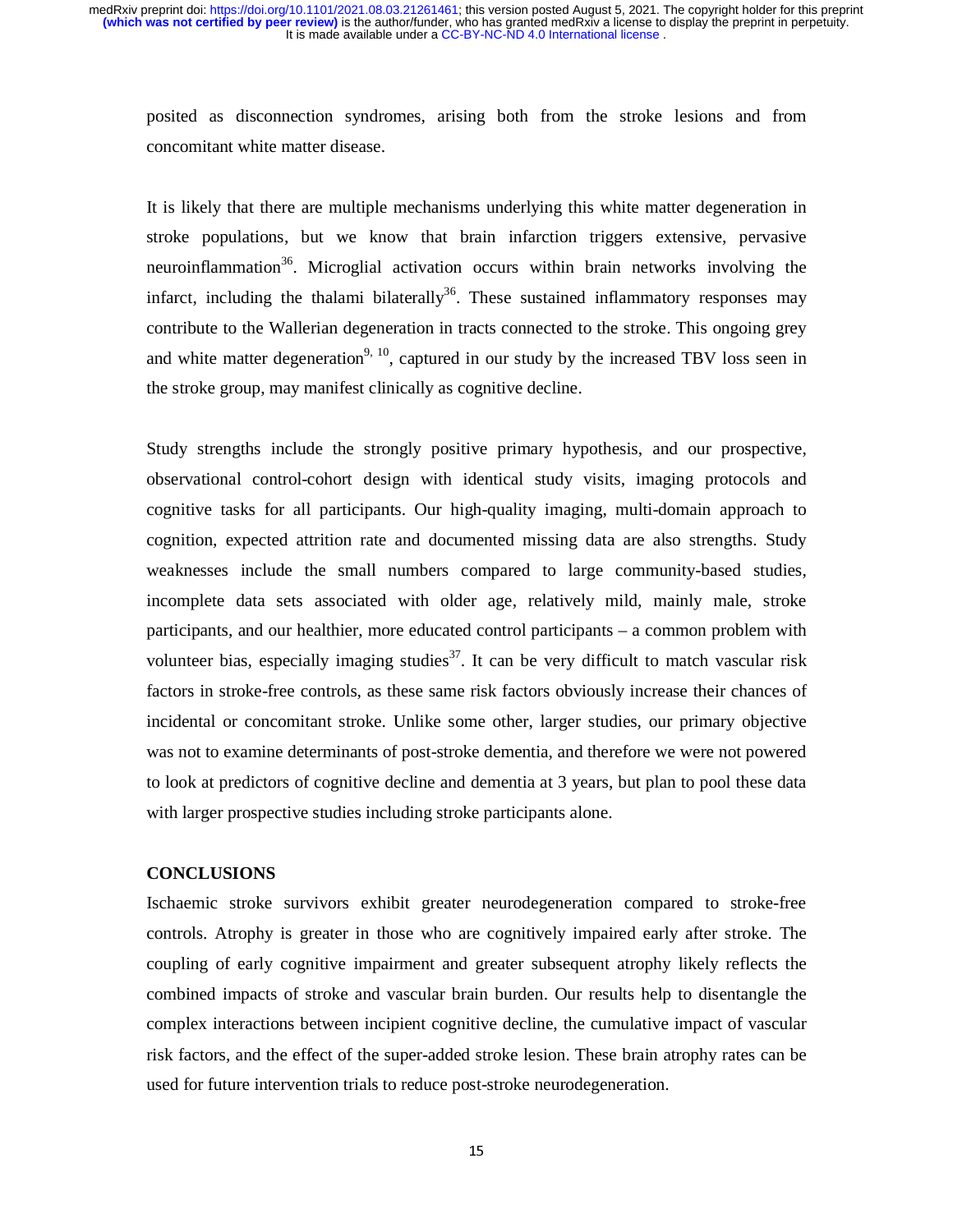## **Registration: http://www.clinicaltrials.gov NCT02205424**

## **Acknowledgements**

The authors thank the University of Melbourne Victorian Life Sciences Computation Initiative, Florey Node National Imaging Facility, Melbourne Brain Centre radiographers, and all our participants, who so generously contributed their time to the study.

## **Sources of funding**

This work was supported by: NHMRC GNT1020526, GNT1045617(AB), GNT1094974; Brain Foundation; Wicking Trust; Collie Trust; Sidney and Fiona Myer Family Foundation; Australian Research Council DE180100893(NE) and Heart Foundation Future Leader Fellowship 100784(AB).

#### **Disclosures**

Dr Brodtmann reports grants from the Australian NHMRC and Heart Foundation for the submitted work; outside the work she serves on the Scientific Advisory Board for Biogen Australia and is an Honorary Medical Advisor for Dementia Australia. All other authors report no disclosures relevant to the submitted work.

## **Supplemental Material**

- Expanded Materials & Methods
- Tables I-III
- Figures  $I II$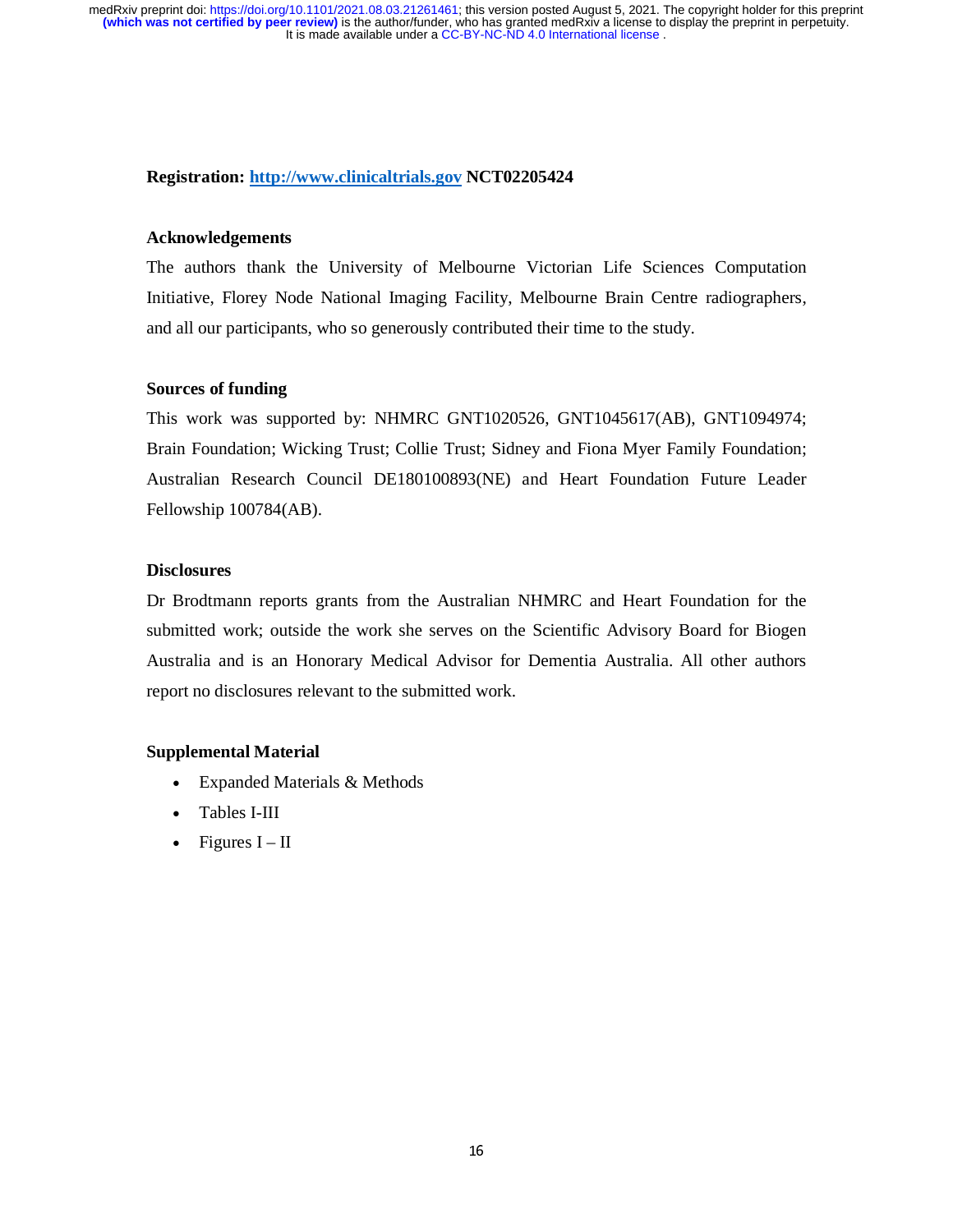## **REFERENCES**

1. Norrving B, Davis SM, Feigin VL, Mensah GA, Sacco RL, Varghese C. Stroke Prevention Worldwide--What Could Make It Work? Neuroepidemiology 2015;45:215-220.

2. Satizabal C, Beiser AS, Seshadri S. Incidence of Dementia over Three Decades in the Framingham Heart Study. N Engl J Med 2016;375:93-94.

3. Debette S, Seshadri S, Beiser A, et al. Midlife vascular risk factor exposure accelerates structural brain aging and cognitive decline. Neurology 2011;77:461-468.

4. Pase MP, Beiser A, Enserro D, et al. Association of Ideal Cardiovascular Health With Vascular Brain Injury and Incident Dementia. Stroke 2016;47:1201-1206.

5. Zheng F, Yan L, Zhong B, Yang Z, Xie W. Progression of cognitive decline before and after incident stroke. Neurology 2019;93:e20-e28.

6. Levine DA, Galecki AT, Langa KM, et al. Trajectory of Cognitive Decline After Incident Stroke. JAMA 2015;314:41-51.

7. Pendlebury ST, Rothwell PM. Prevalence, incidence, and factors associated with prestroke and post-stroke dementia: a systematic review and meta-analysis. Lancet Neurol 2009;8:1006-1018.

8. Werden E, Cumming T, Li Q, et al. Structural MRI markers of brain aging early after ischemic stroke. Neurology 2017;89:116-124.

9. Egorova N, Dhollander T, Khlif MS, Khan W, Werden E, Brodtmann A. Pervasive White Matter Fiber Degeneration in Ischemic Stroke. Stroke 2020;51:1507-1513.

10. Brodtmann A, Khlif MS, Egorova N, Veldsman M, Bird LJ, Werden E. Dynamic Regional Brain Atrophy Rates in the First Year After Ischemic Stroke. Stroke 2020;51:e183 e192.

11. Brodtmann A, Werden E, Pardoe H, et al. Charting cognitive and volumetric trajectories after stroke: protocol for the Cognition And Neocortical Volume After Stroke (CANVAS) study. Int J Stroke 2014;9:824-828.

12. Adams HP, Jr., Bendixen BH, Kappelle LJ, et al. Classification of subtype of acute ischemic stroke. Definitions for use in a multicenter clinical trial. TOAST. Trial of Org 10172 in Acute Stroke Treatment. Stroke 1993;24:35-41.

13. Bamford J, Sandercock P, Dennis M, et al. A prospective study of acute cerebrovascular disease in the community: the Oxfordshire Community Stroke Project 1981- 86, 1: methodology, demography, and incident cases of first-ever stroke. J Neurol Neurosurg Psychiatry 1988;51:1373-1380.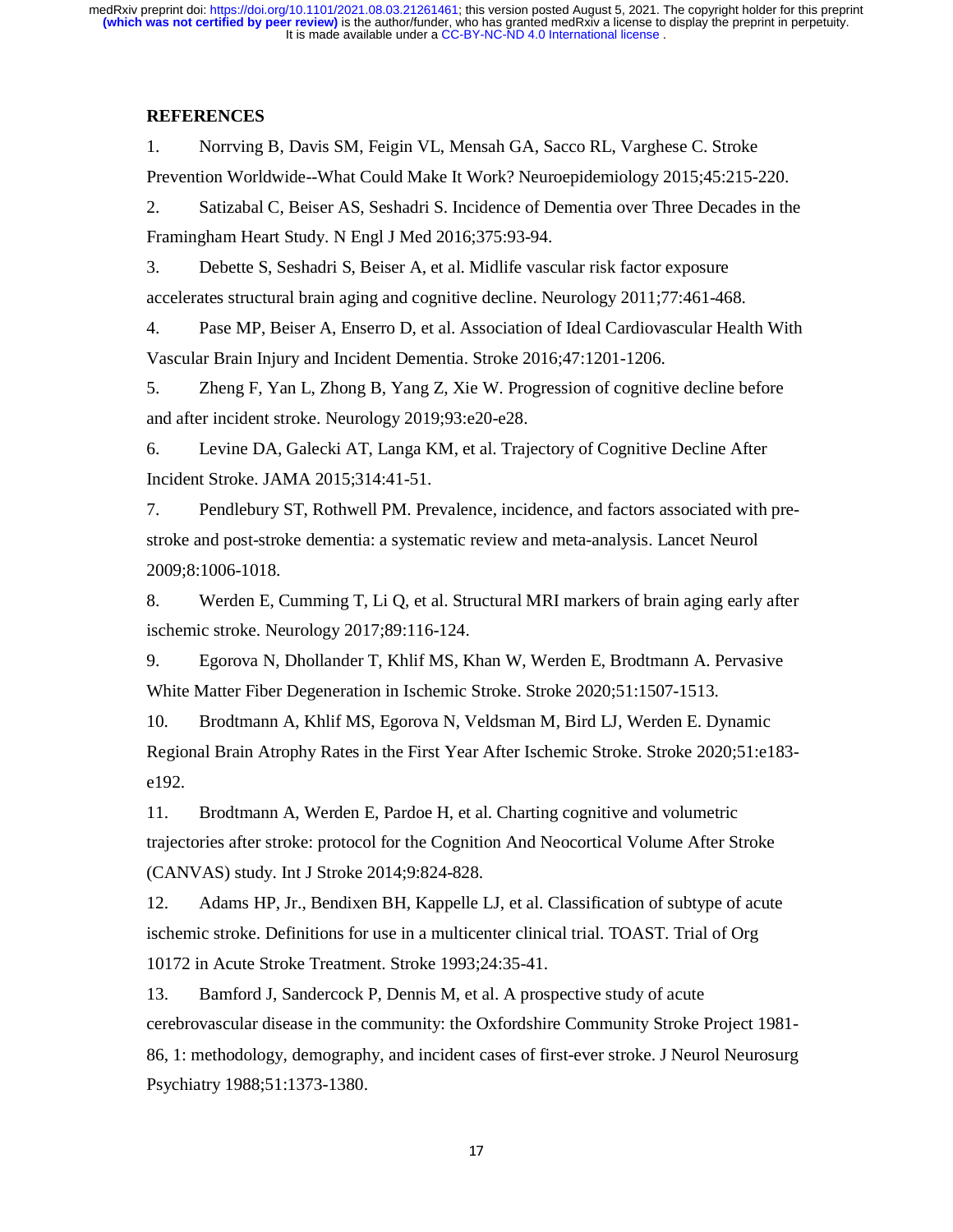14. van Swieten JC, Koudstaal PJ, Visser MC, Schouten HJ, van Gijn J. Interobserver agreement for the assessment of handicap in stroke patients. Stroke 1988;19:604-607.

15. D'Hoore W, Sicotte C, Tilquin C. Risk adjustment in outcome assessment: the Charlson comorbidity index. Methods Inf Med 1993;32:382-387.

16. Reuter M, Schmansky NJ, Rosas HD, Fischl B. Within-subject template estimation for unbiased longitudinal image analysis. Neuroimage 2012;61:1402-1418.

17. Schmidt P. Bayesian inference for structured additive regression models for largescale problems with applications to medical imaging. Munich: LMU München, 2017.

18. Nelson HE. The National Adult Reading Test (NART): test manual. NFER-Nelson, 1982.

19. Jorm AF. A short form of the Informant Questionnaire on Cognitive Decline in the Elderly (IQCODE): development and cross-validation. Psychol Med 1994;24:145-153.

20. Spitzer RL, Kroenke K, Williams JB, Lowe B. A brief measure for assessing generalized anxiety disorder: the GAD-7. Archives of internal medicine 2006;166:1092- 1097.

21. Kroenke K, Spitzer RL, Williams JB. The PHQ-9: validity of a brief depression severity measure. J Gen Intern Med 2001;16:606-613.

22. Brandt J, Benedict RHB. Hopkins Verbal Learning Test–Revised™ (HVLT-R™). PAR.

23. Lim YY, Jaeger J, Harrington K, et al. Three-month stability of the CogState brief battery in healthy older adults, mild cognitive impairment, and Alzheimer's disease: results from the Australian Imaging, Biomarkers, and Lifestyle-rate of change substudy (AIBL-ROCS). Arch Clin Neuropsychol 2013;28:320-330.

24. Wechsler D. Wechsler Adult Intelligence Scale®—Third Edition (WAIS®–III). Pearson, 197.

25. Kaplan E, Goodglass H, Weintraub S. Boston Naming Test. Philadelphia: Lea & Febiger, 1983.

26. Morris JC. The Clinical Dementia Rating (CDR): current version and scoring rules. Neurology 1993;43:2412-2414.

27. Fjell AM, Walhovd KB, Fennema-Notestine C, et al. One-year brain atrophy evident in healthy aging. J Neurosci 2009;29:15223-15231.

28. Brodtmann A, Puce A, Darby D, Donnan G. Regional fMRI brain activation does correlate with global brain volume. Brain Research 2009;1259:17-25 epub 25 Dec 2008.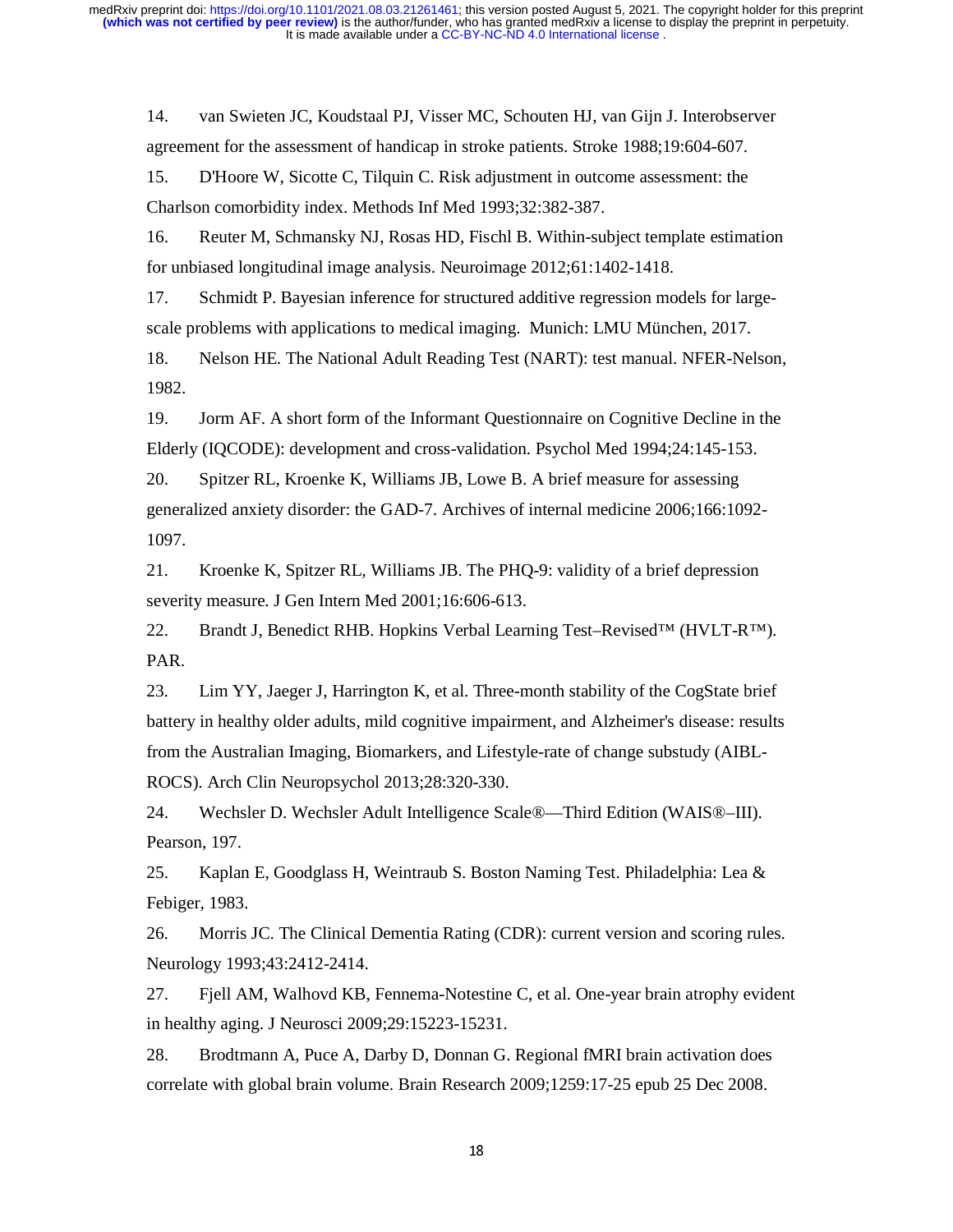29. Nitkunan A, Lanfranconi S, Charlton RA, Barrick TR, Markus HS. Brain atrophy and cerebral small vessel disease: a prospective follow-up study. Stroke 2011;42:133-138.

30. Hagberg G, Ihle-Hansen H, Fure B, et al. No evidence for amyloid pathology as a key mediator of neurodegeneration post-stroke - a seven-year follow-up study. BMC Neurol 2020;20:174.

31. Han JW, Maillard P, Harvey D, et al. Association of vascular brain injury, neurodegeneration, amyloid and cognitive trajectory. Neurology 2020 Nov 10;95(19):e2622 e2634.

32. Brodtmann A, Khlif MS, Bird LJ, Cumming T, Werden E. Hippocampal Volume and Amyloid PET Status Three Years After Ischemic Stroke: A Pilot Study. J Alzheimers Dis 2021;80(2):527-532.

33. Khlif MS, Bird LJ, Restrepo C, et al. Hippocampal subfield volumes are associated with verbal memory after first-ever ischemic stroke. Alzheimers Dement (Amst) 2021;13:e12195.

34. Veldsman M, Werden E, Egorova N, Khlif MS, Brodtmann A. Microstructural degeneration and cerebrovascular risk burden underlying executive dysfunction after stroke. Scientific reports 2020;10:17911.

35. Veldsman M, Cheng H-J, Fang JY, et al. Degeneration of structural brain networks is associated with cognitive decline after ischaemic stroke. Brain Communications 2020; Sep 26;2(2):fcaa155.

36. Weishaupt N, Zhang A, Deziel RA, Tasker RA, Whitehead SN. Prefrontal Ischemia in the Rat Leads to Secondary Damage and Inflammation in Remote Gray and White Matter Regions. Frontiers in neuroscience 2016;10:81.

37. Ganguli M, Lee CW, Hughes T, et al. Who wants a free brain scan? Assessing and correcting for recruitment biases in a population-based sMRI pilot study. Brain Imaging Behav 2015;9:204-212.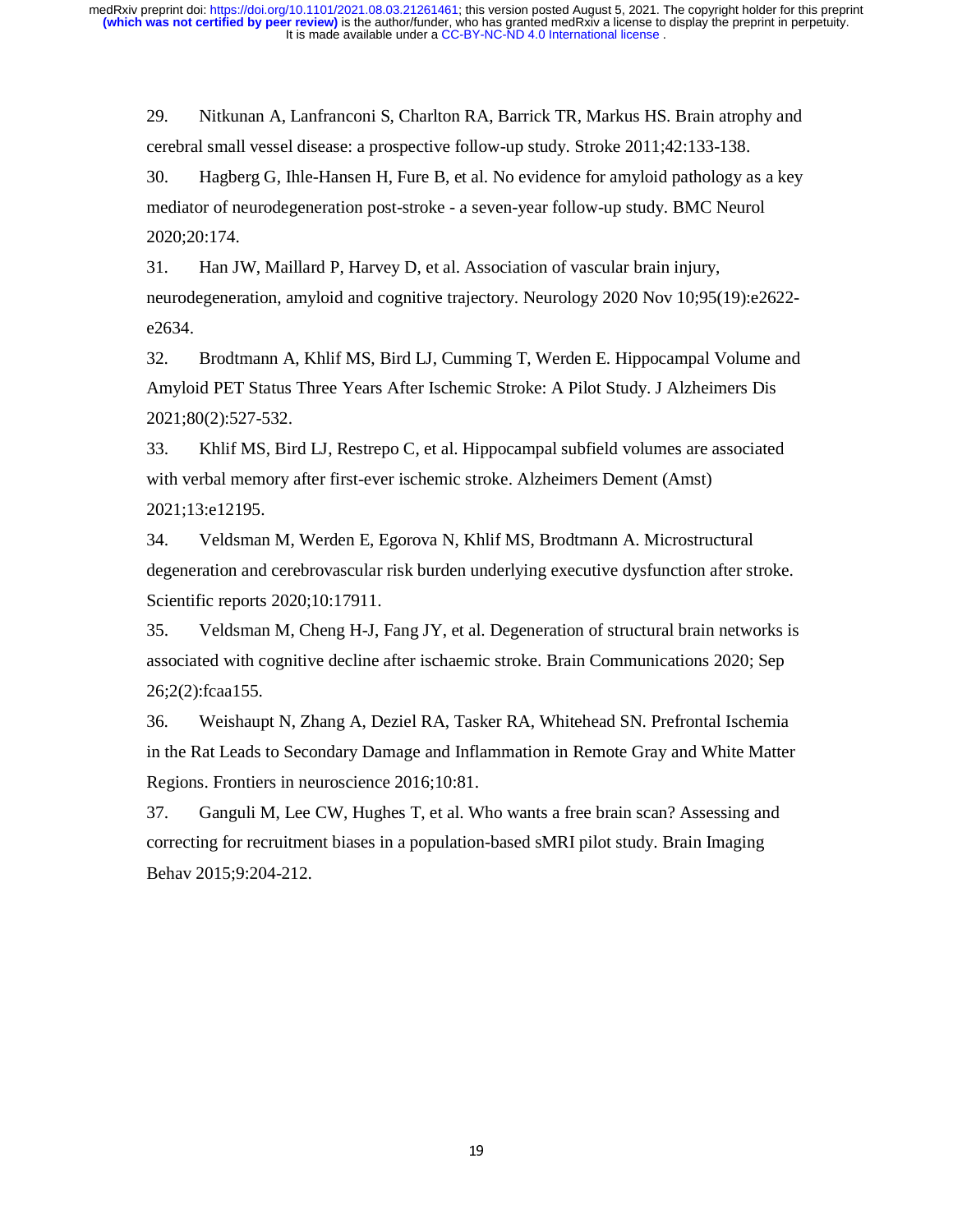# **TABLES**

# **Table 1**

**Characteristics of stroke and control participants attending the 3-month assessment.** 

**Comparison of demographic, imaging and cognitive characteristics of stroke patients and healthy controls at 3 months. Significant p-values are in bold.** 

|                                                            | <b>Stroke</b> |                | <b>Control</b>           |              |                  |  |  |
|------------------------------------------------------------|---------------|----------------|--------------------------|--------------|------------------|--|--|
|                                                            | $\mathbf N$   |                | N                        |              | $\boldsymbol{p}$ |  |  |
| Sociodemographic                                           |               |                |                          |              |                  |  |  |
| Age, years, M±SD                                           | 126           | 68.4(11.84)    | 40                       | 68.8(6.63)   | 0.85             |  |  |
| Men, no., $(\%)$                                           | 126           | 87(69.1%)      | 40                       | 25(62.5%)    | 0.45             |  |  |
| <b>Clinical</b>                                            |               |                |                          |              |                  |  |  |
| APOE $\varepsilon$ 4, no.,(%)                              | 112           | 20(17.9%)      | 39                       | $4(10.3\%)$  | 0.32             |  |  |
| Depression, no. (%)                                        | 126           | $12(9.5\%)$    | 40                       | $4(10\%)$    | 1.0              |  |  |
| Charlson Comorbidity Scores <sup>15</sup> ,<br>Md(Q1,Q3)   | 126           | 3(2, 5)        | 40                       | 3(2, 3)      | 0.03             |  |  |
| Hypertension, no., (%)                                     | 126           | 80(63.5%)      | 40                       | 17(42.5%)    | 0.03             |  |  |
| Hypercholesterolaemia, no (%)                              | 126           | $57(45.2\%)$   | 40                       | 14(35%)      | 0.28             |  |  |
| Type 2 diabetes mellitus,<br>No., (%)                      | 126           | 32(25.4%)      | 40                       | $4(10\%)$    | 0.047            |  |  |
| Atrial fibrillation, no., (%)                              | 126           | 30(23.8%)      | 40                       | 1(2.5%)      | 0.002            |  |  |
| Smoking, pack years,<br>Md (Q1,Q3)                         | 122           | 1(0, 17)       | 40                       | 0(0, 30)     | 0.045            |  |  |
| Obesity, no., $(\%)$                                       | 126           | 37(29.4%)      | 40                       | 7(17.5%)     | 0.16             |  |  |
| <b>Imaging</b>                                             |               |                |                          |              |                  |  |  |
| Days to scan (Md,Q1,Q3)                                    | 122           | 92(85,112)     | 40                       | 94(87, 08)   | 0.71             |  |  |
| $\text{cm}^3$ ,<br>brain<br>Total<br>volume<br>$M\pm SD$ ) | 122           | 1079(123)      | 40                       | 1113(83)     | 0.054            |  |  |
| $\text{mm}^3$ ,<br>Hippocampal<br>volume<br>$M\pm SD$ )    | 122           | 3862(490)      | 40                       | 4032(343)    | 0.017            |  |  |
| Stroke lesion volume<br>(mm <sup>3</sup> , Md, Q1, Q3)     | 122           | 1866(443,6869) | $\overline{\phantom{0}}$ |              |                  |  |  |
| <b>WMH Volume</b>                                          | 122           | 1866(443,6869) | 40                       | 684(225,690) | 0.0001           |  |  |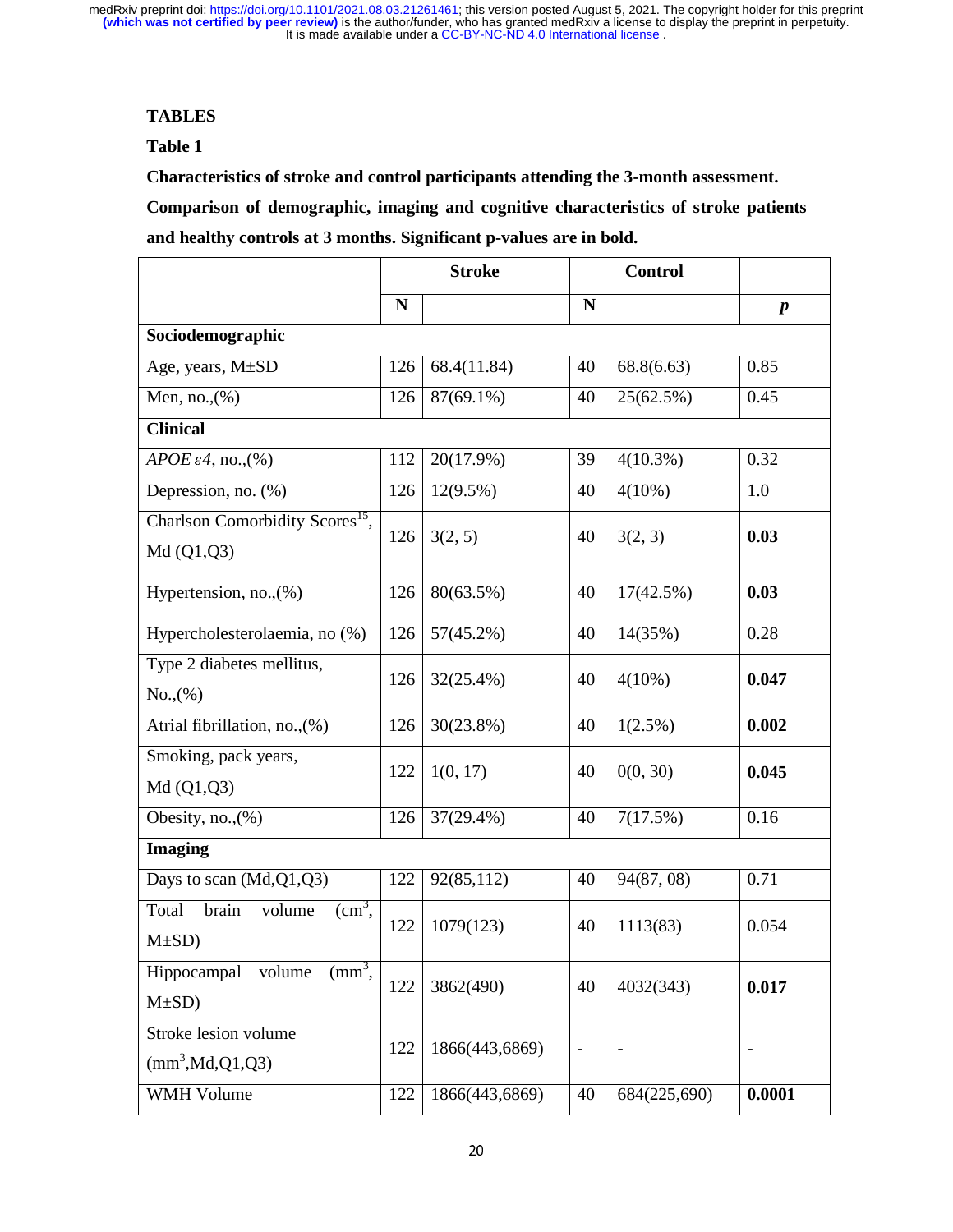| (mm <sup>3</sup> , Md,Q1,Q3) |     |                |    |                |        |  |
|------------------------------|-----|----------------|----|----------------|--------|--|
| Cognitive                    |     |                |    |                |        |  |
| Education, years,            | 126 | 12(10,15)      | 40 | 17(11,18)      | 0.0005 |  |
| Md(Q1,Q3)                    |     |                |    |                |        |  |
| NART-FSIQ, Md (Q1,Q3)        | 113 | 111            | 40 | 120.9          |        |  |
|                              |     | (111.5, 124.9) |    | (111.5, 124.9) | 0.0002 |  |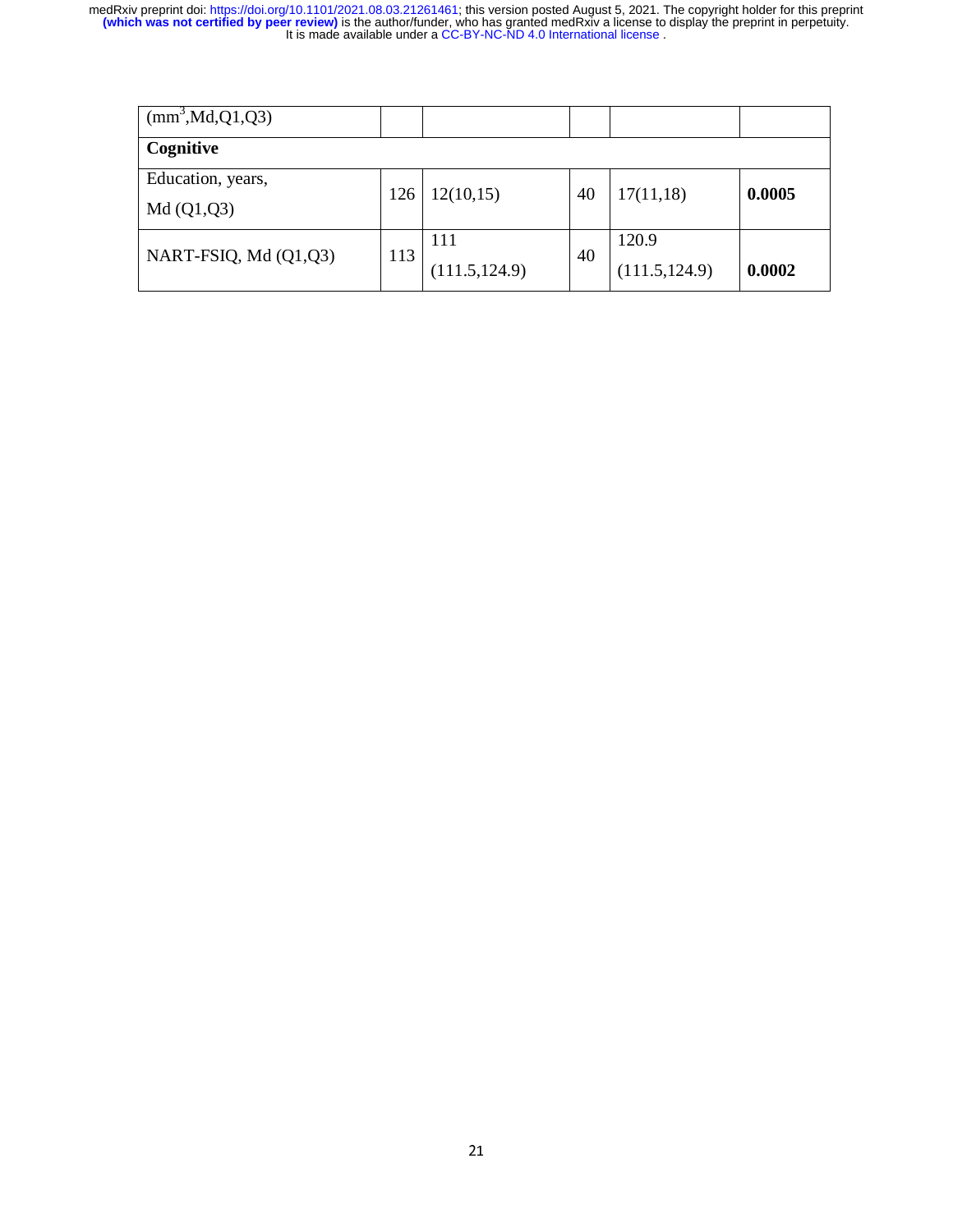# **Table 2 Characteristics of stroke participants who were cognitively normal versus cognitively impaired at 3-month visit.**

Stroke participant demographic, clinical, imaging, cognitive and stroke characteristics comparing CN versus CI at 3 months.  $F = F$  isher exact test value per category; aNIHSS=admission NIHSS. Significant p-values are in bold.

|                                                               | <b>Cognitively normal</b> |              | Cognitively |              |                  |  |
|---------------------------------------------------------------|---------------------------|--------------|-------------|--------------|------------------|--|
|                                                               |                           |              | impaired    |              |                  |  |
|                                                               | N                         |              | $\mathbf N$ |              | $\boldsymbol{p}$ |  |
| Sociodemographic                                              |                           |              |             |              |                  |  |
| Age, years, M(SD)                                             | 67                        | 64.6(12.4)   | 25          | 71.76(8.90)  | 0.003            |  |
| Men, no., $(\%)$                                              | 67                        | 52(77.6%)    | 25          | 14(56%)      | 0.067            |  |
| <b>Clinical</b>                                               |                           |              |             |              |                  |  |
| APOE $\varepsilon$ 4, no., $(\%)$                             | 62                        | $12(19.4\%)$ | 23          | 5(21.7%)     | 0.77             |  |
| Depression, no., (%)                                          | 67                        | $6(9.0\%)$   | 25          | $3(12.0\%)$  | 0.70             |  |
| Charlson Comorbidity Scores,<br>Md(Q1,Q3)                     | 67                        | 3(2,4)       | 25          | 4(3,5)       | 0.006            |  |
| Hypertension, no. (%)                                         | 67                        | 31(46.3%)    | 25          | $20(80.0\%)$ | 0.005            |  |
| Hypercholesterolaemia, no (%)                                 | 67                        | 25(37.3%)    | 25          | 13(52.0%)    | 0.24             |  |
| Type 2 diabetes mellitus,<br>no.,(%)                          | 67                        | 12(17.9%)    | 25          | $8(32.0\%)$  | 0.16             |  |
| Atrial fibrillation, no., (%)                                 | 67                        | $12(17.9\%)$ | 25          | $4(16.0\%)$  | 1.0              |  |
| Smoking, pack years,<br>Md(Q1,Q3)                             | 66                        | 0(0,12)      | 25          | 7(0,18)      | 0.29             |  |
| Obese, no. $(\%)$                                             | 67                        | 18(26.9%)    | 25          | 6(23.1%)     | < 0.99           |  |
| <b>Imaging</b>                                                |                           |              |             |              |                  |  |
| Days to scan (Md, Q1, Q3)                                     | 67                        | 98 (83,121)  | 25          | 90 (87,96)   | 0.39             |  |
| (cm <sup>3</sup> ,<br>brain<br>Total<br>volume<br>$M\pm SD$ ) | 67                        | 1119(108)    | 25          | 1026(110)    | 0.0008           |  |
| $\text{mm}^3$ .<br>Hippocampal<br>volume<br>$M\pm SD$ )       | 67                        | 4047(394)    | 25          | 3589(360)    | 3E-06            |  |
| Stroke lesion volume                                          | 67                        | 1181         | 25          | 5899         | 0.01             |  |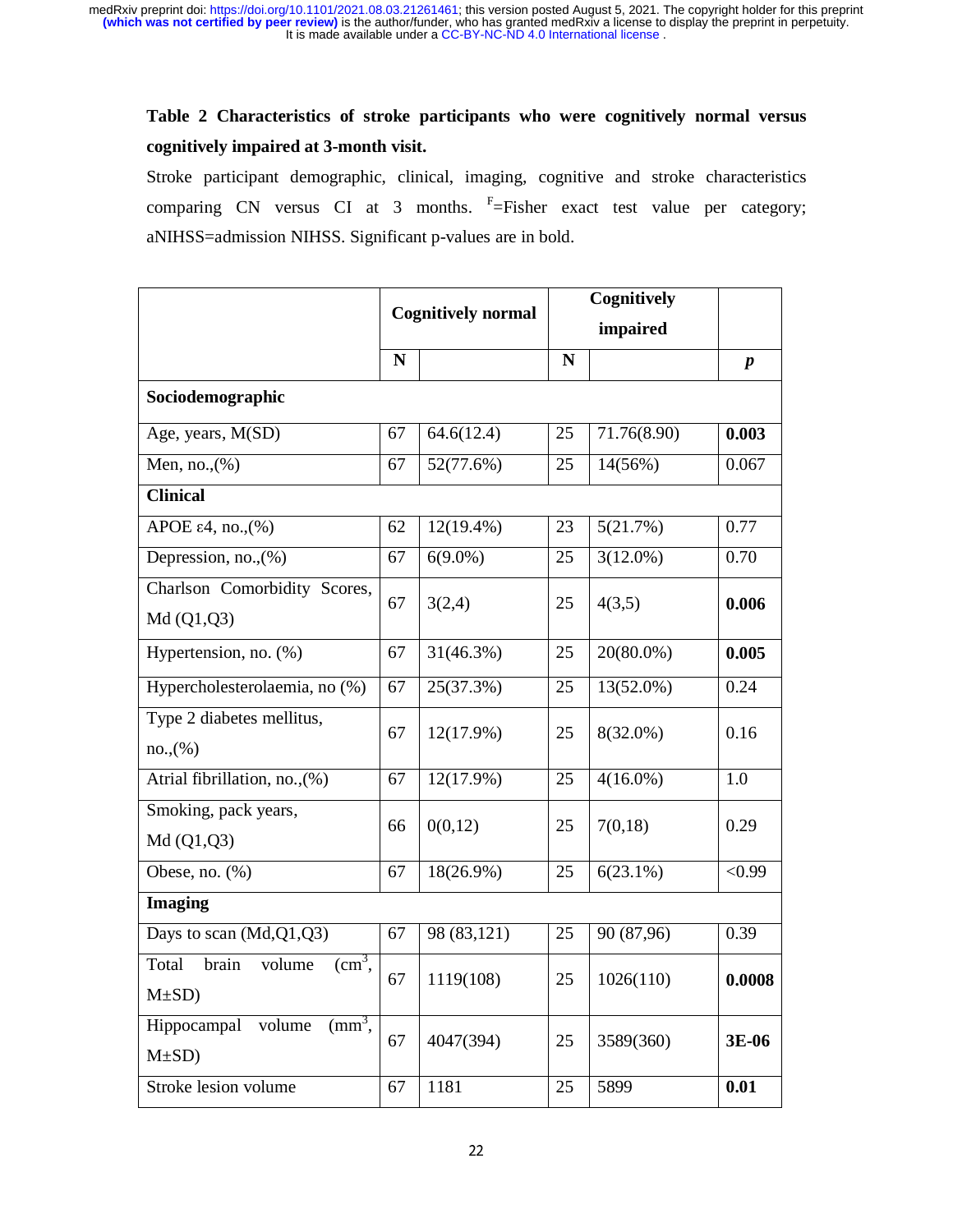| $\overline{\text{(mm)}^3, \text{Md}, \text{Q1}, \text{Q3}}$ |    | (288, 4331)  |    | (2382, 23604) |                   |  |  |
|-------------------------------------------------------------|----|--------------|----|---------------|-------------------|--|--|
| WMH Volume,                                                 | 67 | 1572         | 25 | 2069          | 0.25              |  |  |
| (mm <sup>3</sup> , Md, Q1, Q3)                              |    | (448, 4790)  |    | (664,7695)    |                   |  |  |
| Cognitive                                                   |    |              |    |               |                   |  |  |
| Education, years,                                           | 67 | 13(10,16)    | 25 | 12(10,14)     | 0.08              |  |  |
| Md(Q1,Q3)                                                   |    |              |    |               |                   |  |  |
| NART-FSIQ, Md (Q1,Q3)                                       | 66 | 113(104,121) | 24 | 107(98,115)   | 0.15              |  |  |
| <b>Stroke Characteristics</b>                               |    |              |    |               |                   |  |  |
| Previous stroke, no. $(\%)$                                 | 67 | $6(9.0\%)$   | 25 | $4(16.0\%)$   | 0.45              |  |  |
| Thrombolysis, no., (%)                                      | 67 | 12(18)       | 25 | 1(4)          | 0.11              |  |  |
| aNIHSS score, Md (Q1,Q3)                                    | 67 | 2(1,4)       | 25 | 3(2,5)        | 0.17              |  |  |
| aNIHSS severity, mild<br>$(0 -$                             | 67 | 62(92.5%)    | 25 | 23(92%)       | 1.0               |  |  |
| $7)$ , no., $(\%)$                                          |    |              |    |               |                   |  |  |
| mRS score at assessment, Md                                 | 66 | 1(1,1)       | 25 | (1,2)         | 0.42              |  |  |
| (Q1,Q3)                                                     |    |              |    |               |                   |  |  |
| mRS severity, mild (0-1), no.                               | 66 | 50(75.8%)    | 25 | $16(64.0\%)$  | 0.30              |  |  |
| (%)                                                         |    |              |    |               |                   |  |  |
| Stroke side, no., (%)                                       | 67 |              | 25 |               | 0.92 <sup>F</sup> |  |  |
| Right                                                       |    | 38(56.7%)    |    | $15(60.0\%)$  |                   |  |  |
| Left                                                        |    | 27(40.3%)    |    | $9(36.0\%)$   |                   |  |  |
| <b>Bilateral</b>                                            |    | $2(3.0\%)$   |    | $1(4.0\%)$    |                   |  |  |
| Oxfordshire, no., (%)                                       | 67 |              | 25 |               | 0.05 <sup>F</sup> |  |  |
| Lacunar                                                     |    | $11(16.4\%)$ |    | $0(0\%)$      |                   |  |  |
| Posterior                                                   |    | 23(34.3%)    |    | 9(36%)        |                   |  |  |
| Partial anterior                                            |    | 33(49.3%)    |    | $15(60.0\%)$  |                   |  |  |
| Total anterior                                              |    | $0(0\%)$     |    | $1(4.0\%)$    |                   |  |  |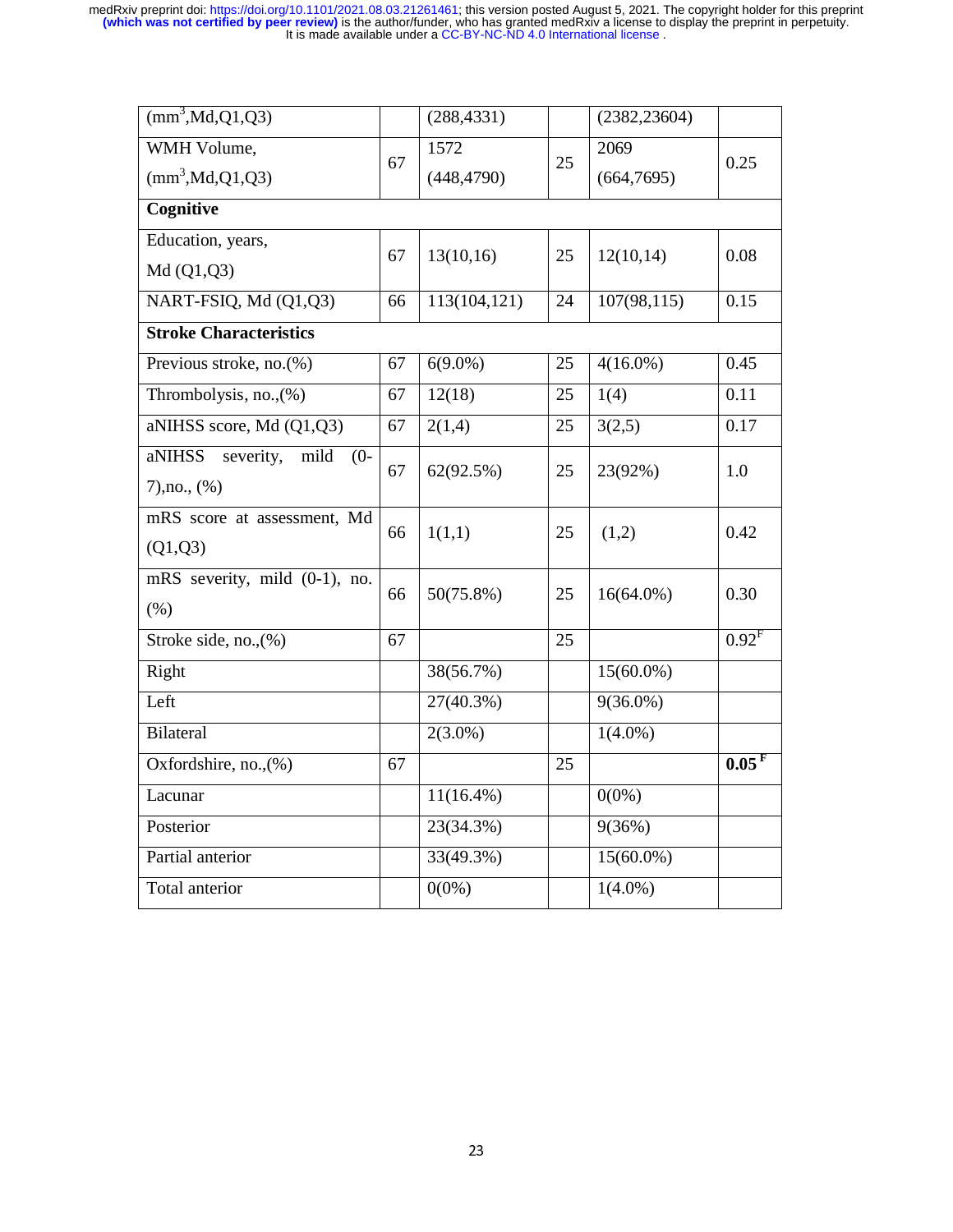## **Table 3. Primary and secondary hypotheses results: linear regression analyses.**

A: Primary outcome difference between stroke and control TBV change (TBVΔ); B: Secondary outcome 2: Difference between stroke and control HV change (HVΔ); C: Difference between TBVΔ in CN vs CI stroke participants; D: Difference between HVΔ in CN vs CI stroke participants. All volume values mean(SD) in  $cm<sup>3</sup>$ 

| Brain volume comparison between stroke and control participants |                                                         |                |                                                  |         |  |  |  |  |
|-----------------------------------------------------------------|---------------------------------------------------------|----------------|--------------------------------------------------|---------|--|--|--|--|
| <b>Outcome</b>                                                  | <b>Stroke</b>                                           | <b>Control</b> | <b>Adjusted mean</b><br>difference<br>$[95\%CI]$ | p-value |  |  |  |  |
| A. TBVA                                                         | 20.31(14.84)                                            | 14.22(13.21)   | 7.88<br>[2.84, 12.91]                            | 0.002   |  |  |  |  |
| <b>B. HVA</b>                                                   | 0.09(0.09)                                              | 0.08(0.08)     | 0.02<br>$[-0.02, 0.05]$                          | 0.32    |  |  |  |  |
|                                                                 | <b>Comparison between CN and CI stroke participants</b> |                |                                                  |         |  |  |  |  |
|                                                                 | CN                                                      | CI             | <b>Adjusted mean</b><br>difference               | p-value |  |  |  |  |
|                                                                 |                                                         |                | $[95\%CI]$                                       |         |  |  |  |  |
| $C.$ TBV $\Delta$                                               | 19.63(13.84)                                            | 30.67(14.18)   | 10.42<br>[3.04, 17.80]                           | 0.006   |  |  |  |  |
| $D: HV\Delta$                                                   | 0.09(0.10)                                              | 0.11(0.09)     | 0.01<br>$[-0.04, 0.06]$                          | 0.61    |  |  |  |  |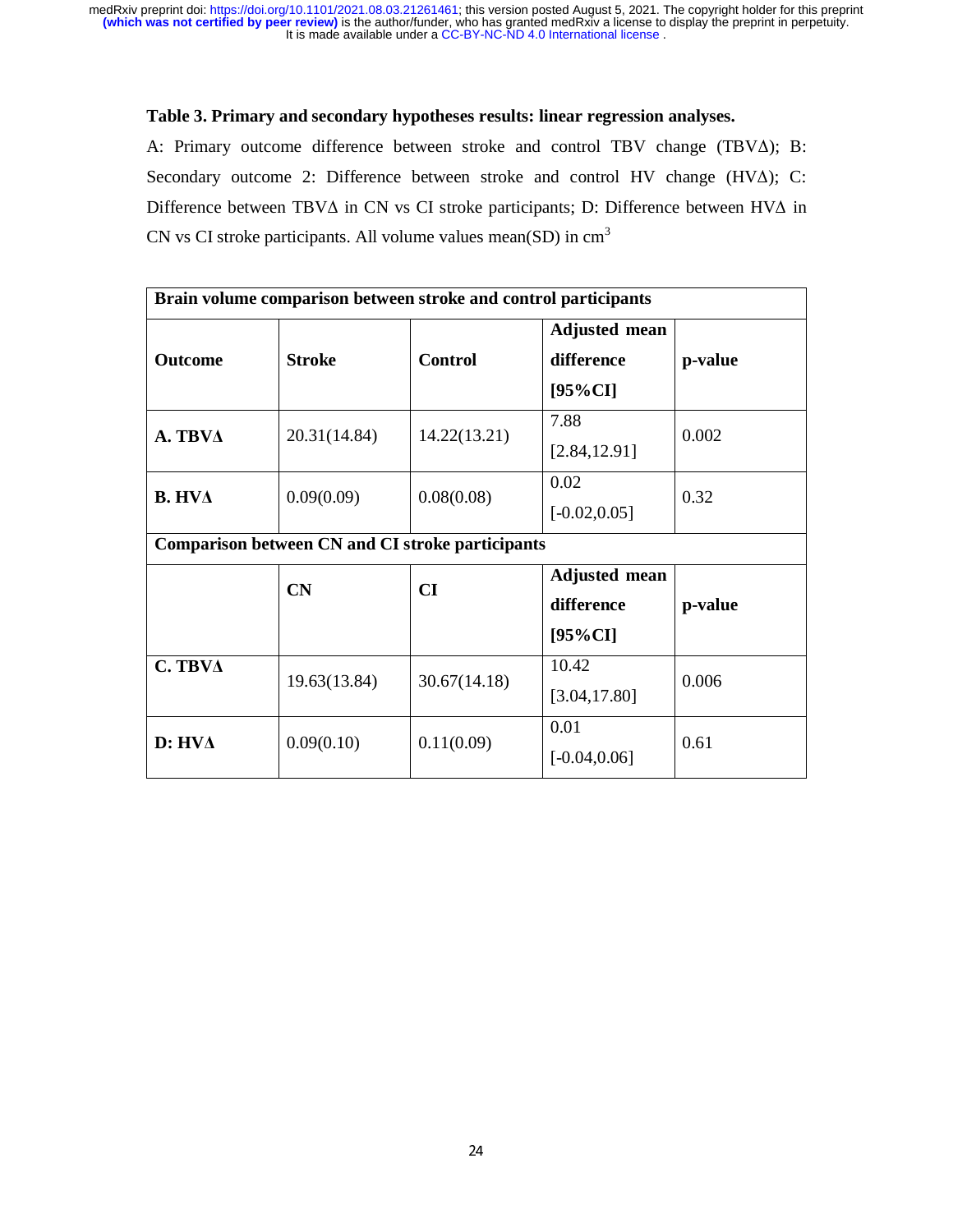## **FIGURE LEGENDS**

## **Figure 1. Total brain and hippocampal volume change stroke vs controls**

Total brain volume (Panel A) and hippocampal volume (Panel B) change between 3-months and 3-years in stroke patients and healthy controls. Y-axis=change in brain volume  $(cm<sup>3</sup>)$ . Positive values represent decline in brain volumes: i.e., greater brain volume loss. Midline=median brain volume change. X-axis: n=93 stroke, n=39 healthy controls.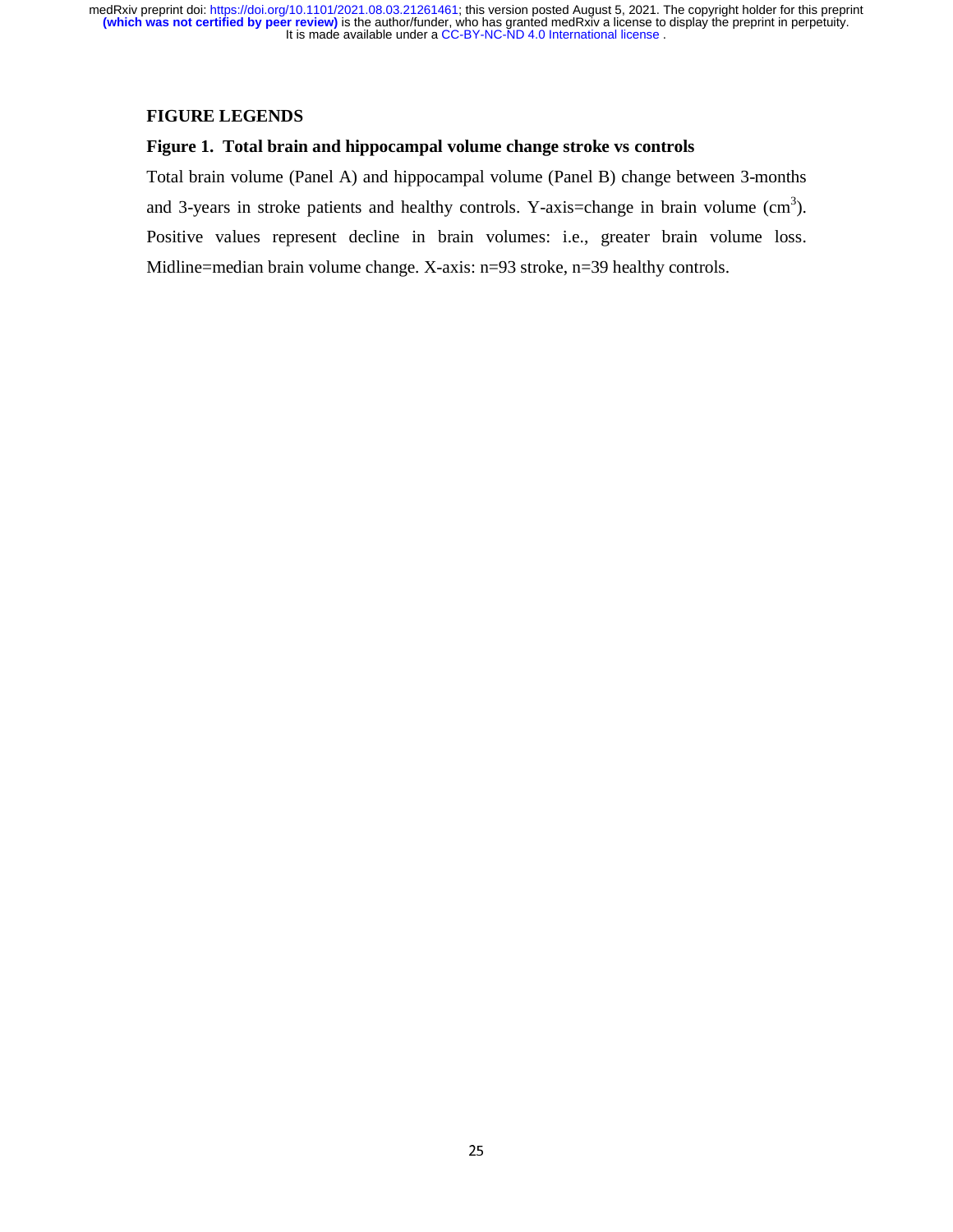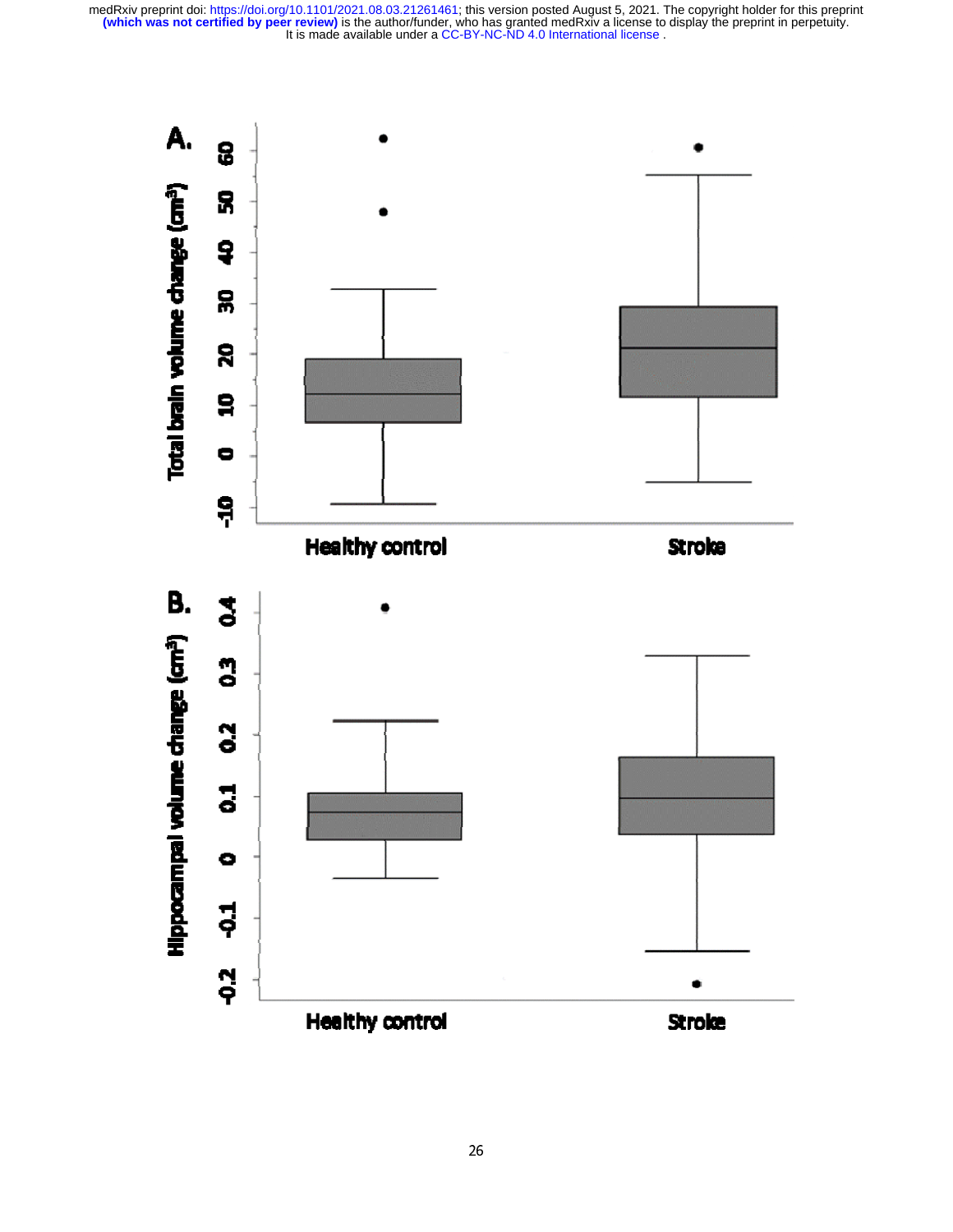## **Figure 2. Total brain and hippocampal volume change cognitively normal vs impaired**

Total brain volume (Panel A) and hippocampal volume (Panel B) change between 3-months and 3-years post-stroke in CN and CI stroke groups determined at 3-months. Y-axis=change in brain volume $(cm<sup>3</sup>)$ . Positive values represent decline in brain volume, negative values represent an increase in brain volume. Midline=median brain volume change.